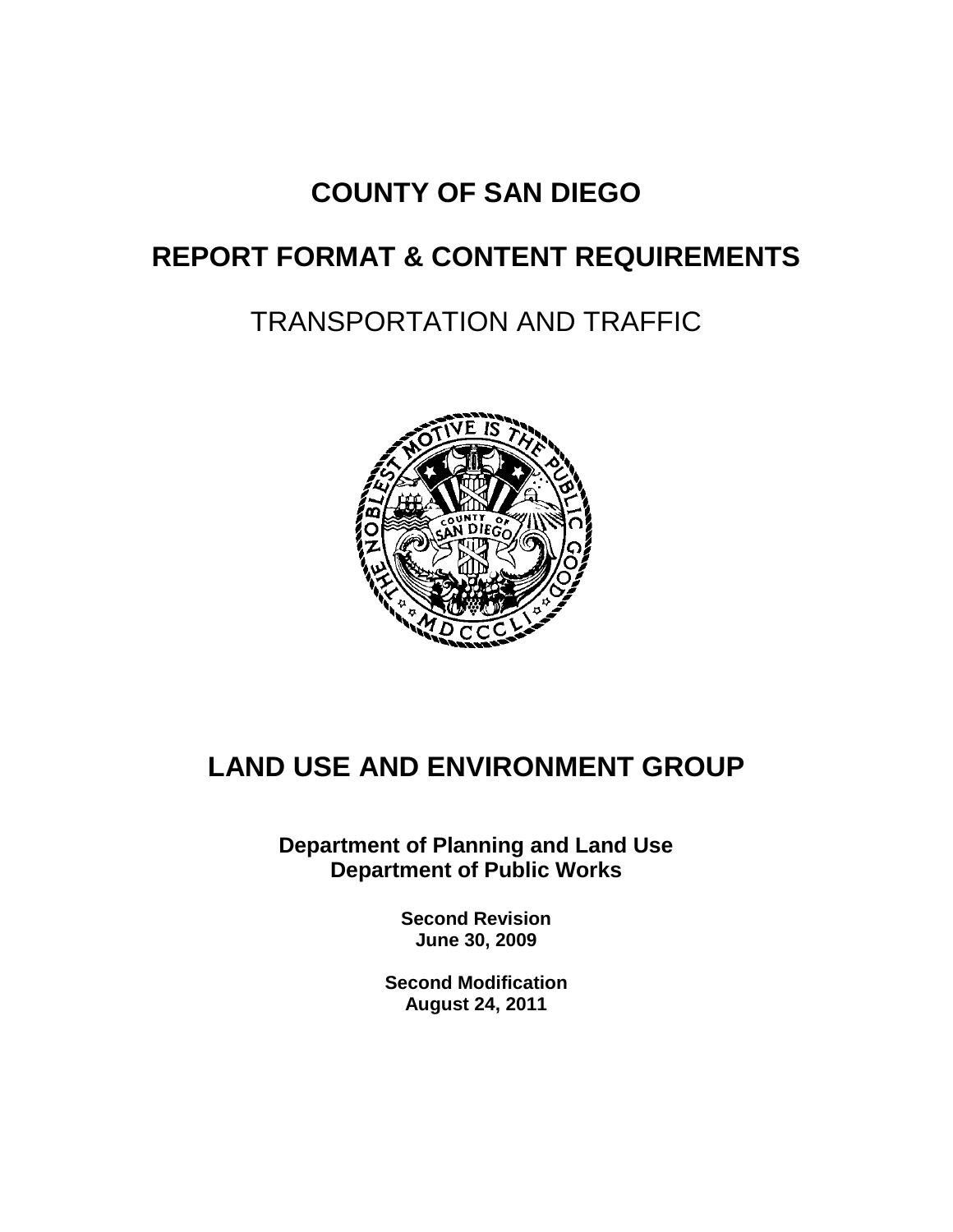#### **PURPOSE**

These Transportation and Traffic Report Format and Content Requirements provide guidance on conducting traffic impact studies and preparing reports for discretionary projects being processed by the Land Use and Environment Group. These guidelines are designed to:

- 1. Ensure the quality, accuracy and completeness of traffic impact studies and reports.
- 2. Aid in staff's efficient and consistent review of maps and documents from different consultants.
- 3. Provide adequate information to make appropriate planning decisions and to make determinations regarding conformance with applicable regulations.
- 4. Increase the efficiency of the environmental review process and avoid unnecessary time delays.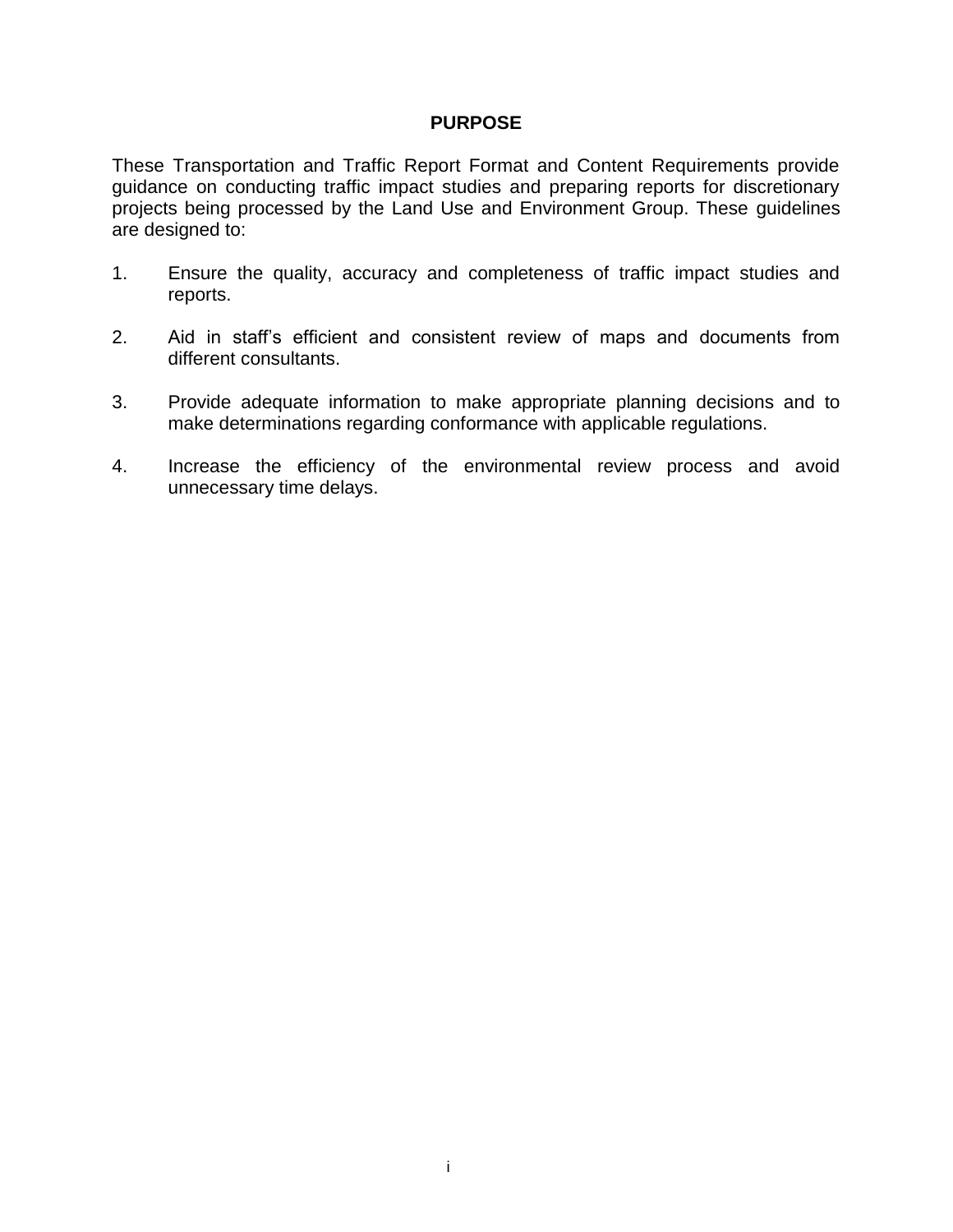#### **TABLE OF CONTENTS**

| <b>SECTION</b> |            | <b>PAGE</b>                                                       |  |  |
|----------------|------------|-------------------------------------------------------------------|--|--|
| 1.0            |            |                                                                   |  |  |
| 2.0            |            |                                                                   |  |  |
|                | 2.1        | Criteria for Need to Prepare & Types of Traffic Impact Studies  1 |  |  |
|                |            |                                                                   |  |  |
|                |            |                                                                   |  |  |
|                |            |                                                                   |  |  |
|                |            | 2.1.4 Projects Proposing to Amend the County's General Plan  5    |  |  |
|                |            | 2.1.5 Traffic Impact Study for a Publicly Initiated Road          |  |  |
|                |            |                                                                   |  |  |
|                | 2.2        |                                                                   |  |  |
| 3.0            |            |                                                                   |  |  |
|                | 3.1<br>3.2 |                                                                   |  |  |

#### **TABLE**

Table 1 - County Criteria for the Need to Prepare a Traffic Impact Study (TIS) .............. 2

#### **FIGURE**

Figure 1 - Significant Project Traffic Impact Assessment Flow Chart............................ 19

#### **ATTACHMENT**

Attachment A - Ramp Metering Analysis....................................................................... 20 Attachment B - Traffic Impact Analysis Guidance for Road Improvement Projects....... 21 Attachment C – Determining the Required Scope of a Cumulative Analysis................. 23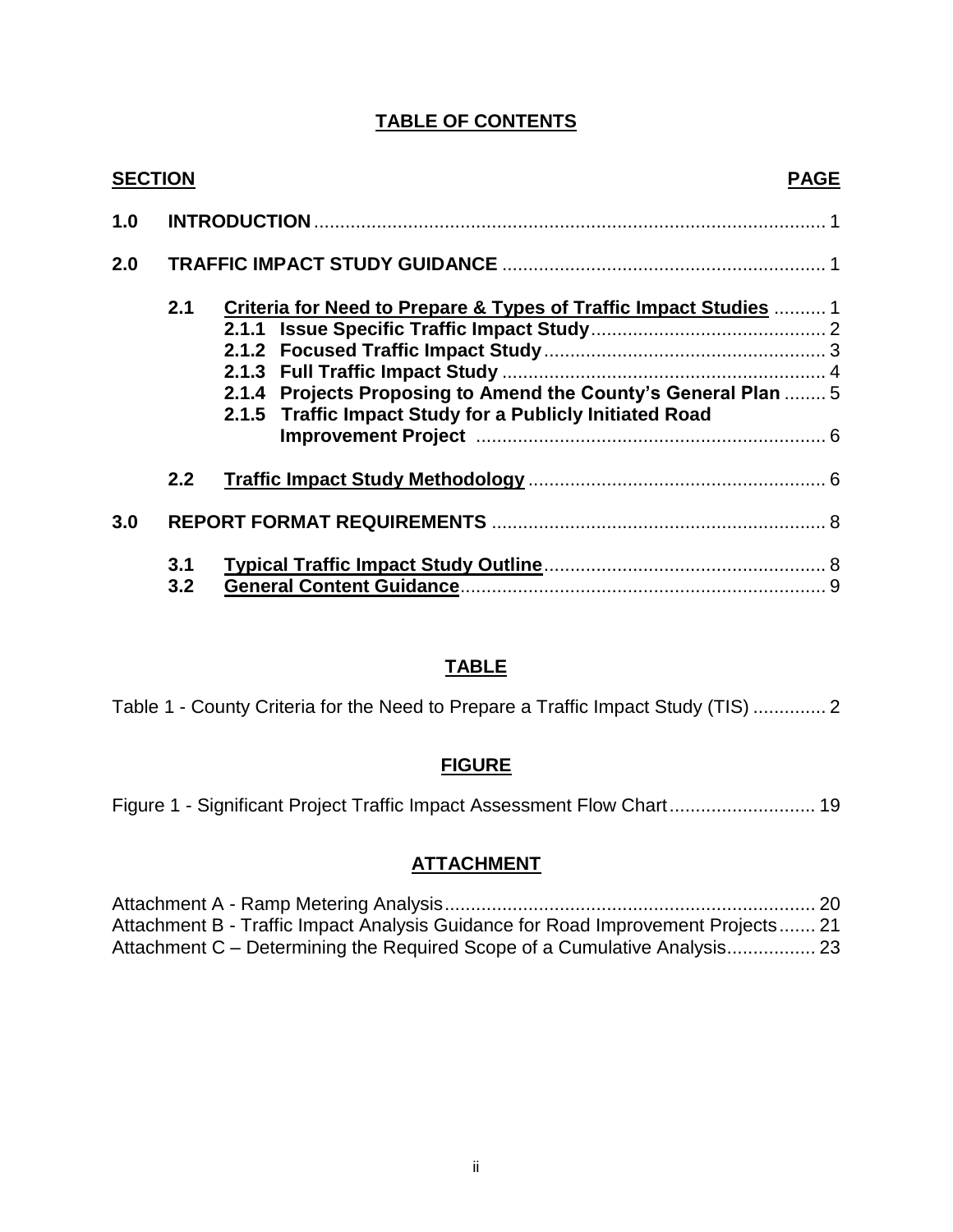### **1.0 INTRODUCTION**

The purpose of a traffic impact study is to evaluate potential project level and cumulative traffic impacts that may result from a proposed project. Substantial traffic volume increases on roadways or intersections may cause congestion at existing or future roads and intersections. Traffic volume increases may occur from trips generated by the proposed project or a redistribution of traffic that would result from the proposed project. A detailed analysis of the traffic generated or redirected by a proposed project, assessment of potential impacts, and identification of mitigation measures for significant traffic impacts are the main focus of a traffic impact study.

For all discretionary development and public works projects, County staff will evaluate the need for a Traffic Impact Study (TIS). Guidelines for determining when a traffic study is needed and the type of traffic study required are provided in Section 2.1 below (and in Attachment B for road improvement projects). These are intended to serve as a guideline and are not intended to replace sound traffic engineering judgment. The analysis of traffic issues, evaluation of traffic impacts, and development of mitigation measures for traffic impacts are complex tasks. The type and scope of a traffic impact study will vary based upon the size of a project, its location and other factors. Typically, a traffic impact study will include several components as outlined in Section 3.1.

## **2.0 TRAFFIC IMPACT STUDY GUIDANCE**

## **Existing Conditions**

Documentation of the existing traffic volumes, levels of service, and geometrics for roads and intersections that may be potentially impacted by the proposed project must be provided. This assessment is typically based upon traffic counts that are less than two years old, unless it can be demonstrated that traffic volumes have not significantly changed since prior counts were taken. The scope of updated counts may vary depending on the extent of traffic changes. In some cases, only counts for certain segments may need to be updated or it may be adequate to manually update/factor up counts for key intersections or circulation element roads.

Under CEQA, traffic impacts will be evaluated for every discretionary land use project, however not all projects require a TIS. The different types of traffic impact studies and the typical criteria that trigger them are discussed below:

## **2.1 Criteria for Need to Prepare & Types of Traffic Impact Studies**

All discretionary projects and public works projects are required to be evaluated to determine the potential for project-level (direct) or cumulative traffic impacts that may result from implementation of the proposed project. Table 1 below, highlights the typical criteria used (based on ADT) to determine if a TIS is required and what type of TIS is most appropriate. Figure 1 - Significant Project Traffic Impact Assessment Flow Chart is also a useful tool for assessing traffic impacts.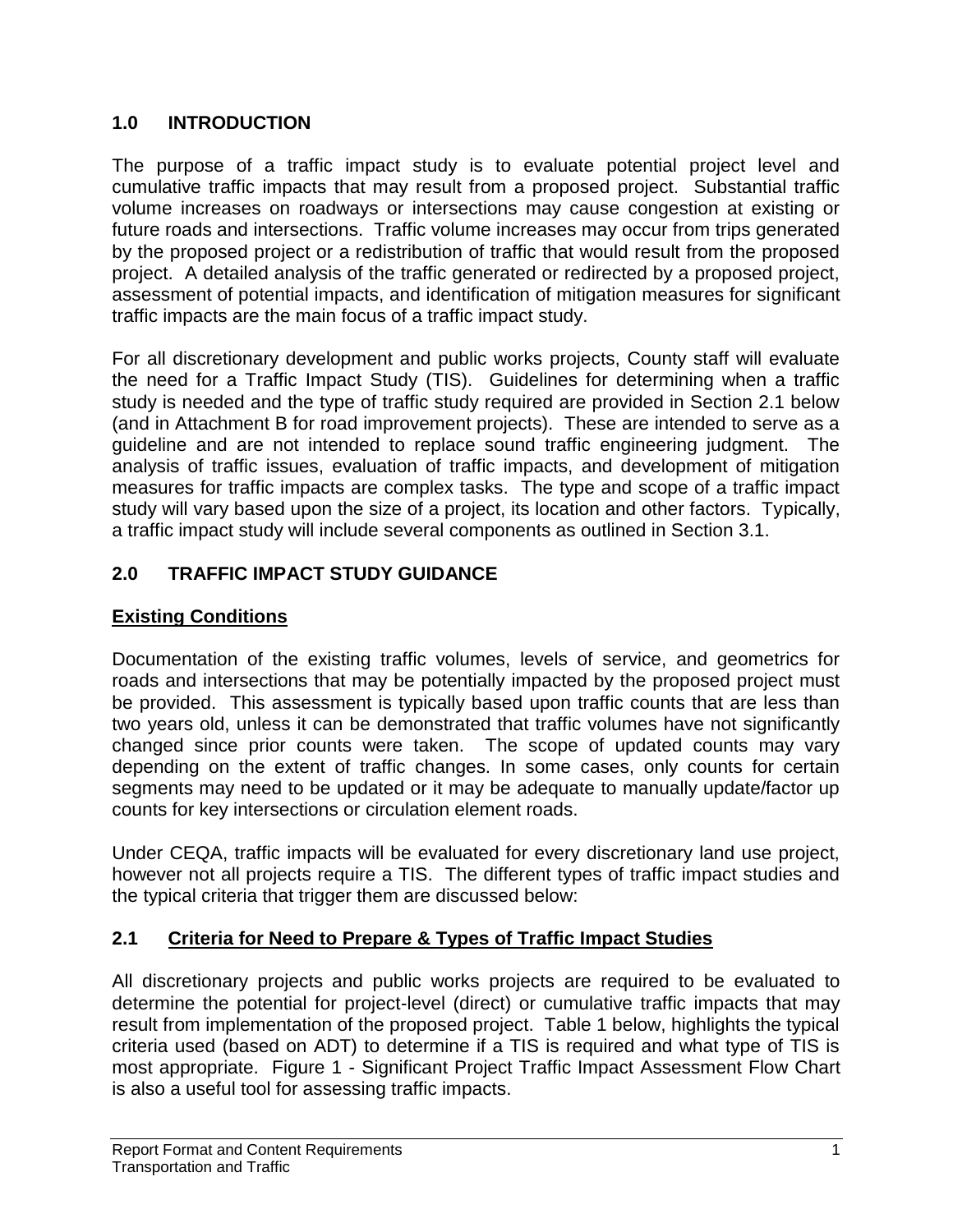| <b>PROJECT</b><br><b>GENERATED</b><br><b>TRAFFIC*</b>                                    | <b>ISSUE</b><br><b>SPECIFIC</b><br>TIS | <b>FOCUSED</b><br>TIS | <b>FULL TIS</b><br><b>NEEDED</b> | $\bullet$ . Notice that the reduced to the pair of the final mapping $\bullet$ . The pair of $\bullet$<br><b>CONGESTION</b><br><b>MANAGEMENT</b><br><b>ANALYSIS</b><br><b>NEEDED</b> |
|------------------------------------------------------------------------------------------|----------------------------------------|-----------------------|----------------------------------|--------------------------------------------------------------------------------------------------------------------------------------------------------------------------------------|
| Less than 200<br><b>Average Daily Trips</b><br>OR Less than 20<br><b>Peak Hour Trips</b> | $No*$                                  | No*                   | No                               | No                                                                                                                                                                                   |
| <b>200-500 Average</b><br>Daily Trips OR 20-<br><b>50 Peak Hour Trips</b>                | Yes                                    | <b>No</b>             | <b>No</b>                        | <b>No</b>                                                                                                                                                                            |
| 500 Average Daily<br><b>Trips OR 50 Peak</b><br><b>Hour Trips</b>                        | <b>No</b>                              | Yes                   | <b>No</b>                        | No                                                                                                                                                                                   |
| 1,000 Average Daily<br>Trips OR 100 Peak<br><b>Hour Trips</b>                            | <b>No</b>                              | <b>No</b>             | Yes                              | <b>No</b>                                                                                                                                                                            |
| 2,400 Average Daily<br>Trips OR 200 Peak<br><b>Hour Trips</b>                            | No                                     | No                    | Yes                              | Yes                                                                                                                                                                                  |

**Table 1 - County Criteria for the Need to Prepare a Traffic Impact Study (TIS)**

**\*** Other situations could result in a request for an Issue Specific or Focused Traffic Impact Study. These include, but are not limited to, those issues addressed in this report.

**NOTE**: Analysis of cumulative traffic impacts may require a Traffic Impact Study, even when project generated traffic volumes alone do not. See Attachment C.

## **2.1.1 Issue Specific Traffic Impact Study**

Generally, an issue specific TIS will be required for projects that generate between 200 and 500 average daily trips (ADT) or between 20 and 50 peak hour trips that may potentially impact or alter the design of a nearby intersection or road segment. Typically, the scope of an issue specific traffic study is limited to nearby roads receiving over 200 ADT (100 ADT if adjacent road is operating at LOS F) and intersections receiving 21 or more peak hour trips (or 6 or more peak hour trips on a critical move for an adjacent intersection operating at LOS F). If warranted, county staff may also require an issue specific TIS based upon a field review, public comment, or recommendations of a planning group. For example, an examination of available sight distance, driveway access, access road geometrics, accident rates, capacity, parking capacity, intersection analysis or a signal timing study are issue specific/focused studies that could be required.

When a proposed project generates less than 200 average daily trips (ADT), in most cases (given the distribution of traffic onto County Circulation Element roads and the traffic impact criteria identified in Table 1), the proposed project will not result in direct traffic impacts. If the proposed project distributes over 100 ADT onto a County Circulation Element Road operating at LOS F, however, a direct impact may be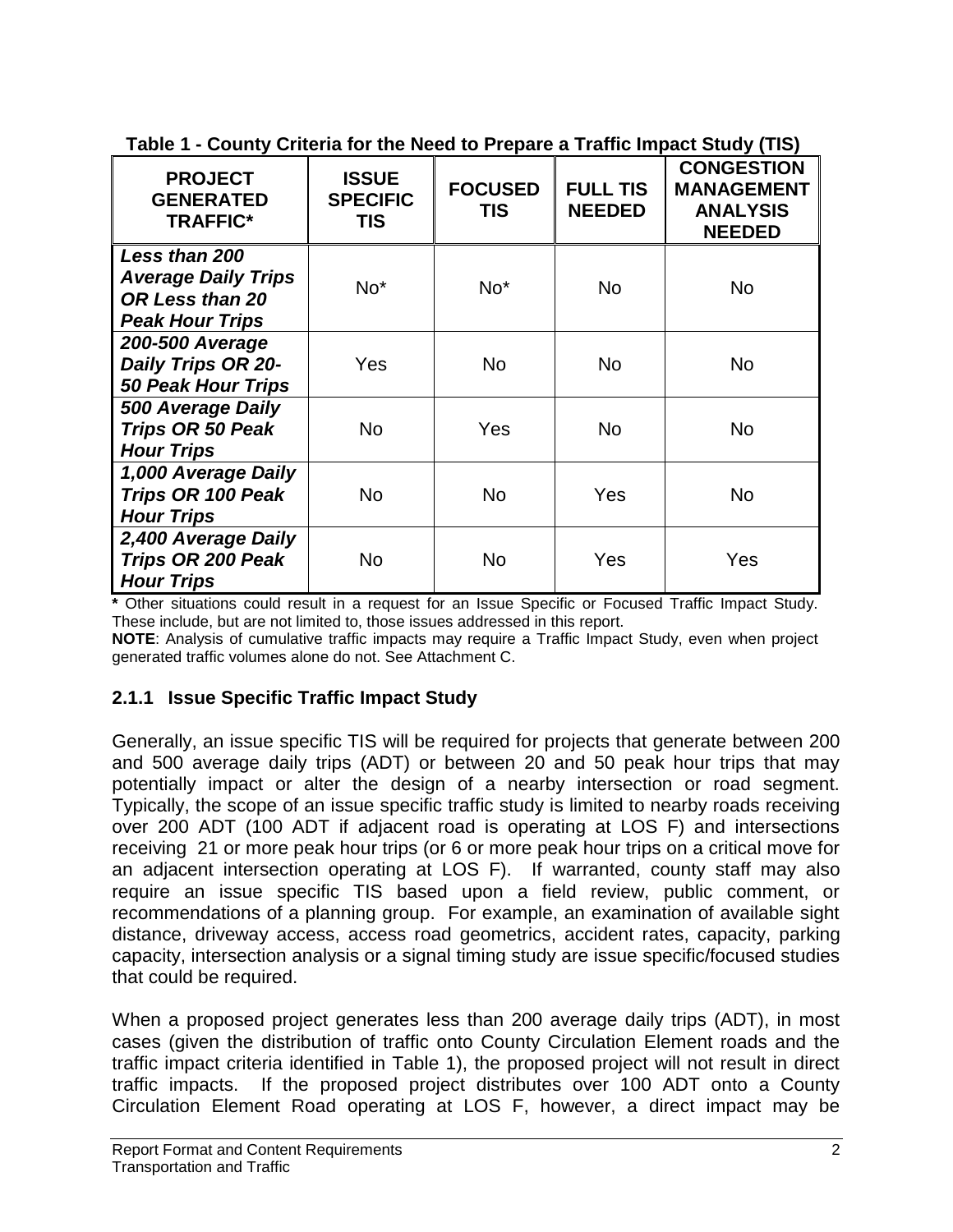identified. Improvements to mitigate the added delay caused by the project would need to be identified. A traffic assessment to assist in the identification of appropriate mitigation may be required. Refer to attachment C for detailed discussion on the required scope of the cumulative analysis. If the proposed project is located adjacent to another jurisdiction or in close proximity to a freeway ramp, the applicant should coordinate with those jurisdictions or agencies regarding any potential need for traffic studies and/or mitigation.

## **2.1.2 Focused Traffic Impact Study (TIS)**

A Focused TIS shall be prepared for all discretionary projects that generate between 500 and 1,000 total average daily trips (ADT) or between 50 and 100 peak-hour trips. The focused TIS shall assess potential traffic impacts to nearby local roads (streets) and intersections. The scope of the assessment of direct and cumulative traffic impacts should include the assessment of transportation facilities that would receive 25 or more peak hour trips from the proposed project. The 25 peak hour trip threshold should be based on the combined two-way (i.e. both directions, 2-way peak hour total) traffic volume of the roadway segment for either the AM or PM peak period. Other criteria for determining whether a focused traffic analysis is required may include the following:

- The proposed project includes a driveway to be located on a Circulation Element Road within 150 feet of an intersection with another Circulation Element Road.
- The proximity of transportation facilities currently operating at LOS E or F.
- The project includes a driveway that intersects an on-street bicycle lane or crosswalk in an area of high pedestrian activity.
- There are access risks or deficiencies associated with the adjoining street system due to curves, slopes, walls or other barriers to adequate lines of sight.
- The proposed project will result in a road alignment or design, which is inconsistent with the General Plan or community plan for the area or does not align with adjoining or proposed roads.

If the proposed project is located adjacent to another jurisdiction or in close proximity to a freeway ramp, additional cumulative traffic impacts outside the unincorporated area and not identified in the County's TIF program may occur. The applicant should coordinate with those jurisdictions or agencies regarding any potential need for traffic studies or mitigation. Refer to Attachment C for additional direction on determining the required scope of the cumulative analysis.

If the applicant/proposed project proposes to opt out of the County's TIF Program a full, complete and detailed cumulative traffic assessment will be required. Scoping of the detailed cumulative traffic assessment will extend beyond the 25 peak hour trip (2-way peak hour total) limit specified above and should include all roads and intersections that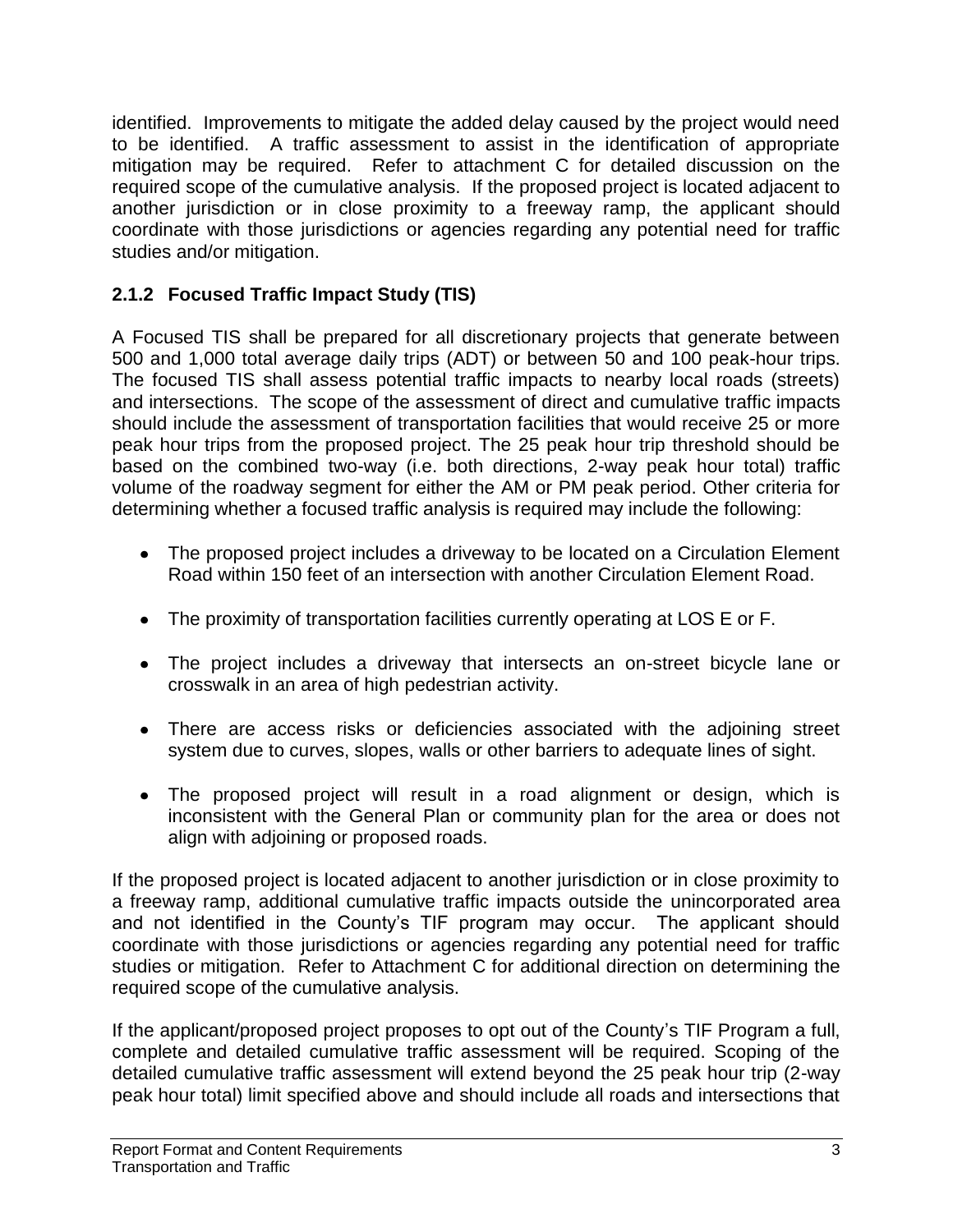may be cumulatively impacted by the proposed project. The detailed cumulative traffic analysis must be based upon the list of projects approach. Project applicants choosing to prepare a TIF Opt Out cumulative analysis should coordinate closely with County staff to develop a detailed TIS scope of work.

## **2.1.3 Full Traffic Impact Study (TIS)**

A Full TIS shall be prepared for all discretionary projects that generate 1,000 or more total average daily trips (ADT) or 100 or more peak-hour trips. The scope of the full direct and cumulative traffic assessment shall include those roads and intersections that will receive 25 peak hour trips (2-way peak hour total). The full TIS shall assess potential impacts to regional arterials and state highways in addition to the potential impacts to nearby local roads (streets) and intersections. The study area intersections should include the intersections of Circulation Element roads and intersections where project-related traffic adds traffic to the right and/or left turn movement and exceeds the peak hour thresholds. If traffic operation issues are identified, additional side/minor street intersections may need to be included in the study area intersection analysis even though the proposed project is not expected to add significant traffic to the intersection turn movements. For example, there may be a concern that added project traffic on the major street through movement would make it difficult enter and/or exit the side/minor street.

All full traffic impact studies shall include a cumulative traffic assessment that evaluates the cumulative traffic impacts of the proposed project. The scope of the full direct and cumulative traffic assessment shall include those roads and intersections that will receive 25 peak hour trips (2-way peak hour total). For County roadways, cumulative impacts are typically mitigated via payment of the TIF fee. However, per the County's TIF Ordinance, the County may require a developer to install improvements with supplemental size, length, or capacity in order to ensure efficient and timely construction of the transportation facilities network. Such improvements would be subject to the reimbursement or credit provisions described in the TIF Ordinance. The full cumulative traffic assessment will aide in this determination. The full cumulative traffic assessment will also allow for more detailed discussion of the projects potential traffic impacts during public review and in any environmental documents that are prepared for the proposed project. Refer to Attachment C for additional direction on determining the required scope of the cumulative analysis. If the proposed project is located adjacent to another jurisdiction or in close proximity to a freeway ramp, additional cumulative traffic impacts outside the unincorporated area and not identified in the County's TIF program may occur. The applicant should coordinate with those jurisdictions or agencies regarding any potential need for traffic studies or mitigation.

If an applicant proposes to opt out of the County's TIF Program a full, a complete and detailed cumulative traffic assessment will be required. Scoping of the cumulative traffic assessment will extend beyond the 25 peak hour trip limit specified above and should include all roads and intersections that may be cumulatively impacted by the proposed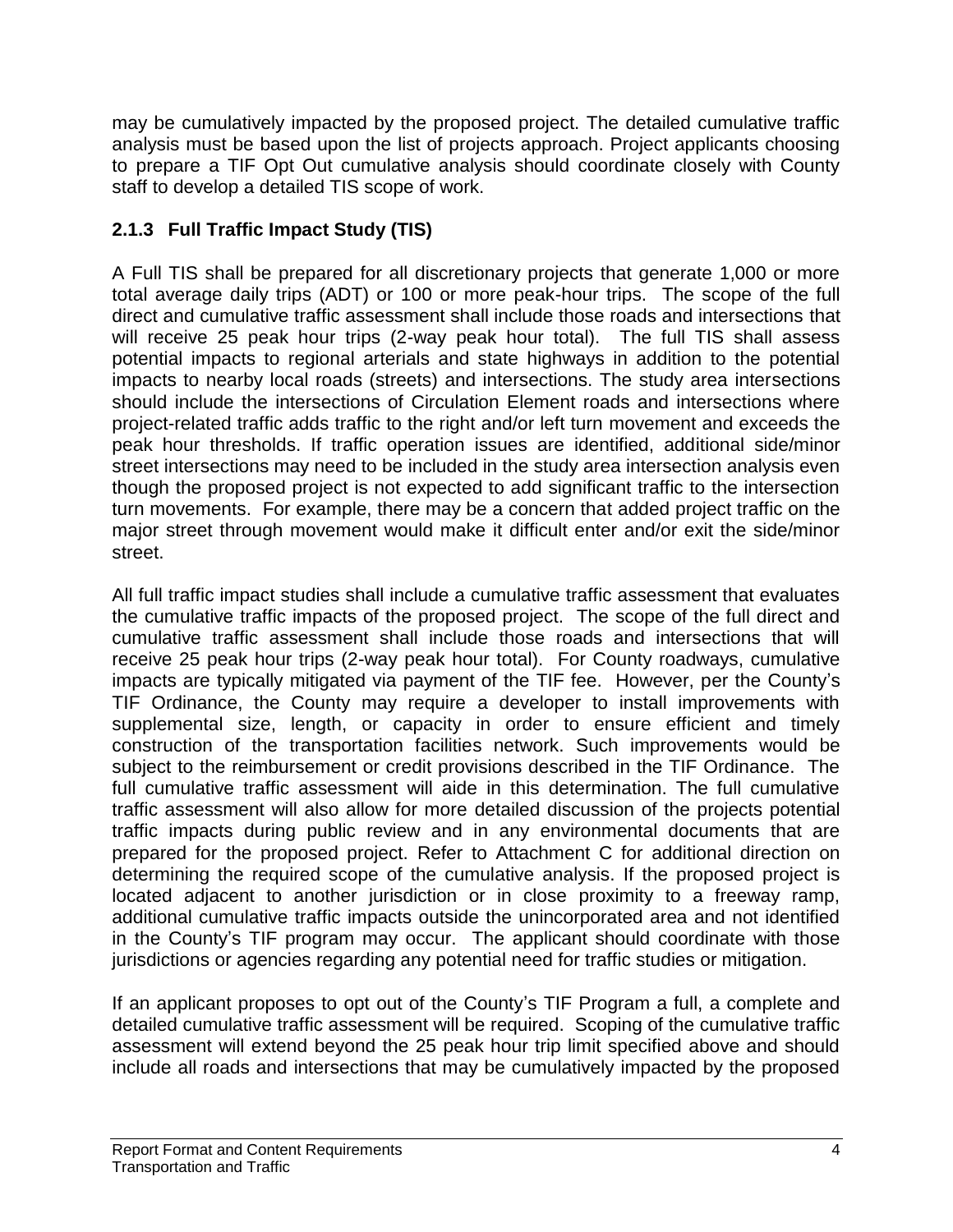project. Project applicants choosing to prepare a TIF Opt Out cumulative analysis should coordinate closely with County staff to develop a detailed TIS scope of work.

## **2.1.3.1 Congestion Management Program (CMP)**

A Congestion Management Program (CMP) analysis is required for all large projects, which are defined as generating 2,400 or more average daily trips or 200 or more peakhour trips. Computerized long-range forecasts, a with and without project build-out analysis and select zone assignments are required by the CMP for these large projects to aide in the determination of the proposed project's trip distribution. In addition, Caltrans may require a TIS when a proposed project will likely generate or redirect traffic that impacts a State highway or freeway (especially entrance and exit ramps). Please refer to the flow chart (Figure 1) for TIS requirements.

The geographic area examined in the full TIS or CMP analysis should include the following:

- Local roads and intersections as determined through coordination with the local planning group and County staff. Typically, this will include the access roads and the intersection of local roads with a Circulation Element road.
- All regional arterials (including all State surface routes), intersections, and mainline freeway locations where the proposed project will add 50 or more peakhour trips to the existing roadway traffic.
- Freeway entrance and exit ramps as determined by coordination with Caltrans. These are defined as entrance and exit ramps that are currently experiencing a 15-min delay, which, combined with the proposed project, will add 20 or more peak hour trips to the ramp. (NOTE: Care must be taken to include other ramps and intersections that may receive project traffic diverted as a result of already existing, or projected congestion at freeway entrances and exits.)

## **2.1.4 Projects Proposing to Amend the County's General Plan**

Projects that propose changes to the County's General Plan, Circulation Element or zoning and that will increase the density or intensity of development above that of the adopted General Plan must prepare a buildout analysis pursuant to the County General Plan Public Facility Element, Transportation Policy 1.2. The buildout analysis must evaluate the functioning of the County's General Plan Circulation Element Roads at build-out based on the SANDAG Regional Traffic Forecast. The purpose of the Buildout Analysis is to determine whether the proposed land use and/or roadway network changes are consistent with the County's Circulation Element. If inconsistencies are identified, the project may be required to include an amendment the County's Circulation Element as part of the project to make any land use plan changes consistent with the overall General Plan. Build out analysis requirements for CMP projects are discussed above in section 2.1.3.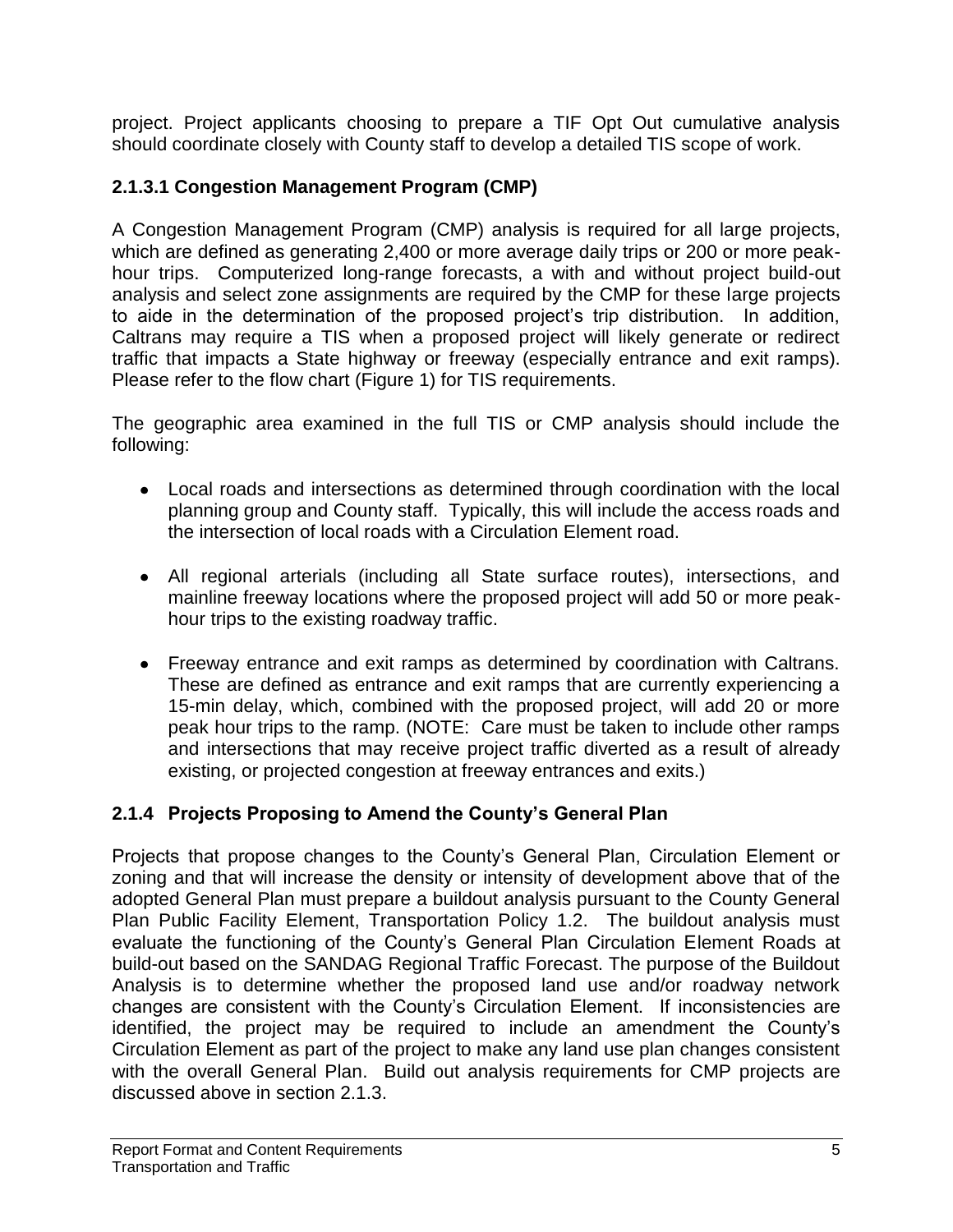## **2.1.5 Traffic Impact Study for a Publicly Initiated Road Improvement Project**

Publicly initiated road improvement projects do not, in themselves, generate additional trips. They may, however, cause a redistribution of trips on the local or regional road network. Whenever the proposed road improvement project redistributes 500 or more average daily trips or 50 or more peak hour trips, a focused or full TIS shall be prepared per the criteria outlined above. A separate or communal traffic needs assessment may also be performed to help establish the purpose and need of the road improvement project. Additional guidance for the required scope of traffic assessments for road improvement projects can be found in Attachment B.

### **2.2 Traffic Impact Study Methodology**

Each type of analysis within the traffic study must include a discussion of the methodology used to complete the analysis. Below is a discussion of methodologies for various types of traffic analysis.

Evaluations of traffic safety impacts and hazards to pedestrians or bicyclists shall be based upon a field review and the collection of both qualitative and quantitative data. An evaluation of compliance with the County of San Diego Public Road Standards and the San Diego County Standards for Private Streets may be made. If a design modification is requested, the provisions and criteria outlined in the design modification shall apply. When applicable, a summary of existing accident data on a road segment or at an intersection may also be provided.

Levels of Service for arterial road segments may be estimated on an ADT/24-hour traffic volume basis. ) Levels of Service identified in the County of San Diego Public Road Standards may be used for roads located within the unincorporated area of San Diego County. Similar LOS Tables from the appropriate local jurisdiction should be used for local roads outside of the unincorporated area. Upon concurrence with County staff, Highway Capacity Manual (HCM) analysis methods may be used for specified arterials.

The County of San Diego Public Road Standards includes a table which establishes levels of service for County Circulation Element roads based upon average daily trips. This table shall be used in determining the level of service for County Circulation Element roads. The Highway Capacity Manual (HCM) includes analysis criteria for the assessment of the level of service for two-lane highways. The Director of Public Works may, based upon a review of the operational characteristics of the roadway, designate that a HCM analysis be used to determine the level of service for a two-lane County arterial in lieu of the level of service table provided in the County of San Diego Public Road Standards.

In determining the level of service for road segments and intersections outside of the County of San Diego's jurisdiction, the level of service standards for the jurisdiction (incorporated city) or agency (Caltrans) shall be used. Early coordination with the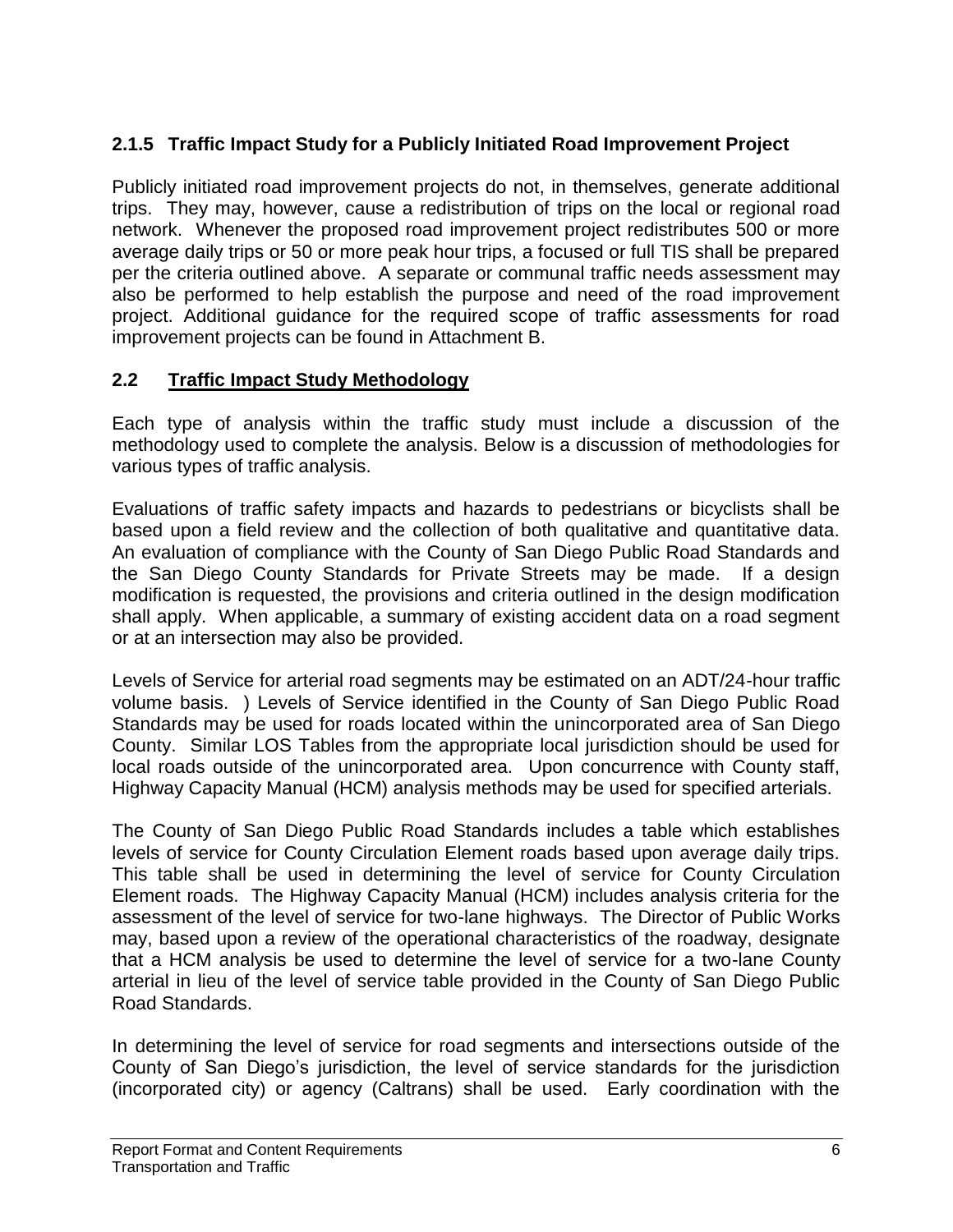affected jurisdiction (incorporated city) or agency (Caltrans) should be conducted during the preparation of the traffic impact study.

All level of service measurements for intersections and State highways shall be based upon HCM procedures for peak-hour conditions. The following methodologies for TIS analysis should be used (unless early consultation with the lead agency and Caltrans has established other methods), along with some suggested software packages and options:

- Arterials, Multi-lane and Two-lane Highways, and all other Local Streets current Highway Capacity Manual [HCM]: w/Highway Capacity Software [HCS].
- Signalized Intersections HCM: w/HCS, TRAFFIX, SigCinema, and SYNCHRO acceptable to Caltrans; and, HCS, TRAFFIX, SIGNAL 94, and NCAP acceptable to local jurisdictions.
- Unsignalized Intersections HCM.
- Freeway Segments HCM or Caltrans District 11 freeway LOS definitions (refer to Attachment A of the Guidelines for Determining Significance for Transportation and Traffic).
- Freeway Weaving Areas Caltrans Highway Design Manual (Chapter 500).
- Freeway Ramps Caltrans District 11 Ramp Metering Analysis (Attachment A), and Caltrans Ramp Meter Design Guidelines (August 1995), HCS (for ramp design only).
- Freeway Interchanges HCM: for diamond interchanges where the timing and phasing of the two signals must be coordinated to ensure queue clearances, consider Passer III-90.
- Transit, Pedestrians, and Bicycles HCM.
- Warrants for Traffic Signals, Stop Signs, School Crossings, Freeway Lighting, etc. – Manual For Uniform Traffic Control Devices (MUTCD) and California Supplement.
- Channelization and Intersection Geometry Caltrans' Traffic Manual and Guidelines for Reconstruction of Intersections, City of San Diego's Traffic Impact Study Manual -Appendix 4.

**Note:** Neither the County nor Caltrans officially advocate the use of any special software packages, especially since new ones are being developed all the time. However, consistency with the Highway Capacity Manual (HCM) is advocated in most cases. The above-mentioned software packages have been utilized locally. Because it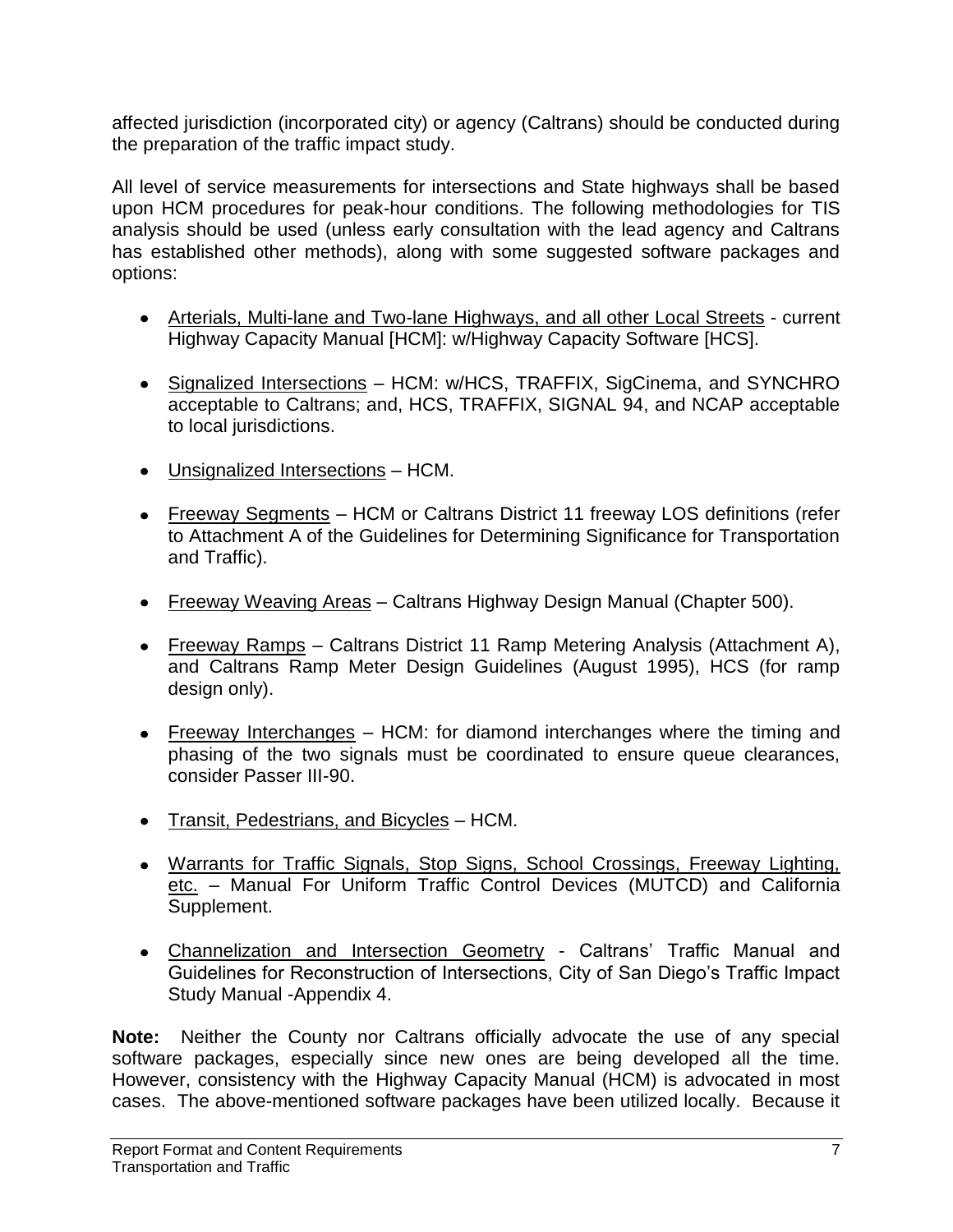is so important to have consistent end results, always consult with all affected jurisdictions, including Caltrans, regarding the analytical techniques and software being considered (especially if they differ from above) for the TIS.

## **3.0 REPORT FORMAT REQUIREMENTS**

A thorough traffic impact study (TIS) will consider the potential effects of all aspects of a project (including all potential on- and off-site transportation impacts and improvements). The study should identify whether impacts are direct or cumulative in nature, determine whether the impacts are significant and proposed mitigation measures for any identified impacts. Direct traffic impacts are those that are caused by and immediately related to the project. Cumulative traffic impacts are traffic impacts that would result from traffic generated or redirected by the proposed project and past, present or future projects.

## **3.1 Typical Traffic Impact Study Outline**

The required sections of a typical TIS are provided in the outline/Table of Contents below:

## **COVER PAGE**

**TABLE OF CONTENTS** (Including a list of tables, maps & figures)

## **GLOSSARY OF TERMS AND ACRONYMS**

### **EXECUTIVE SUMMARY**

### **1.0 INTRODUCTION**

- **1.1 Purpose of the Report**
- **1.2 Project Location and Description**  (Including map of proposed project location & map of TIS Study Area; discuss construction and/or operational traffic, if applicable)

### **1.3 Planning Requirements**

### **2.0 EXISTING CONDITIONS**

- **2.1 Existing Transportation Conditions**
- **2.2 Existing Parking, Transit, & On-site Circulation**

### **3.0 PROJECT IMPACT ANALYSIS**

- **3.1 Analysis and Methodology**
- **3.2 Project Trip Generation**
- **3.3 Project Trip Distribution**
- **3.4 Road Segments: (E, E+P, E+P+C)\_**
- **3.5 Intersections** (Signalized & Unsignalized): **(E, E+P, E+P+C)**
- **3.6 Two-lane Highways**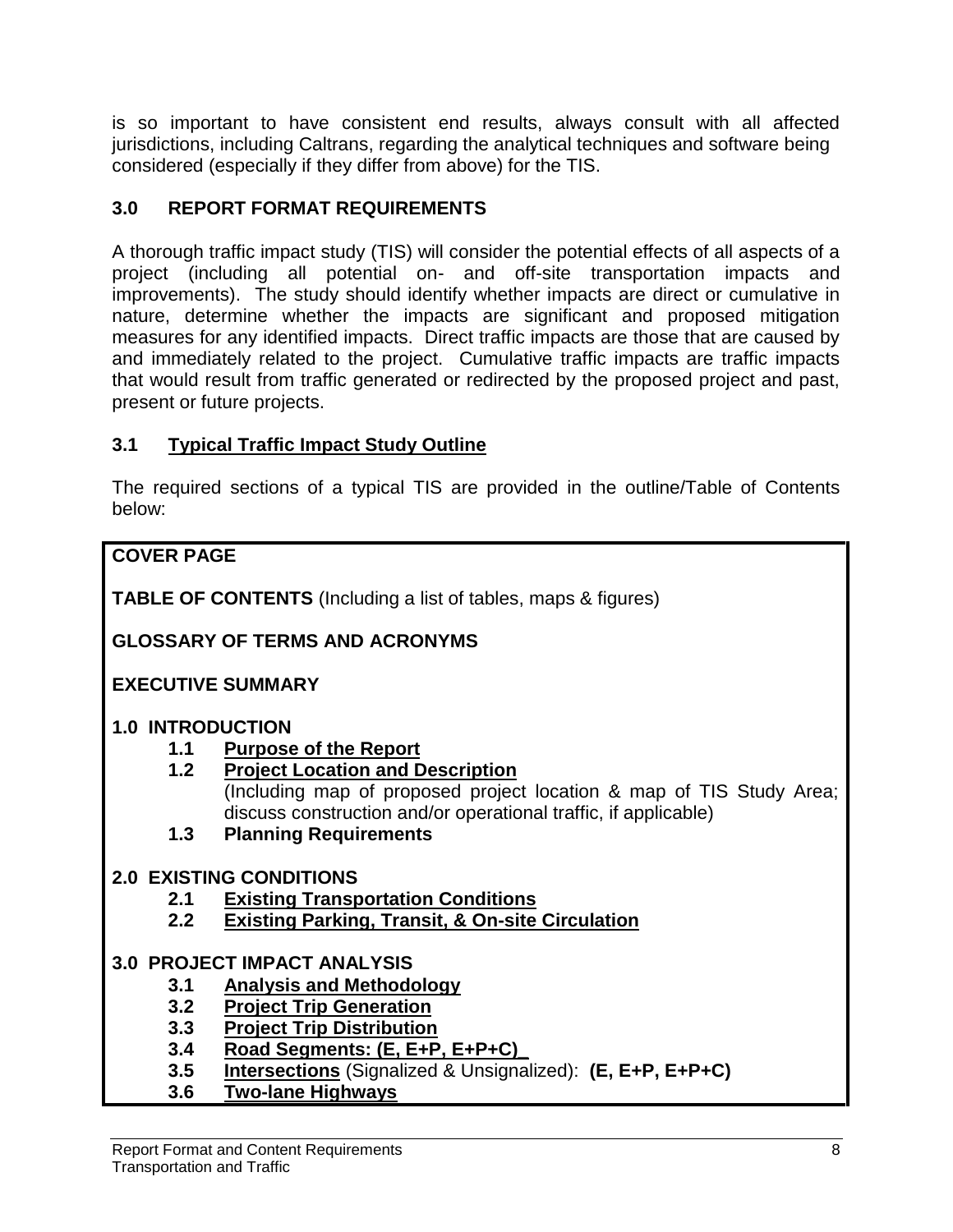- **3.7 Ramps** (if applicable)
- **3.8 Congestion Management Program** (if applicable)
- **3.9 Hazards Due To An Existing Transportation Design Feature** (if applicable)
- **3.10 Hazards To Pedestrians Or Bicyclists** (if applicable)
- **3.11 Public Transportation** (if applicable)
- **3.12 Site Access**
- **3.13 Impact Summary Table**

## **4.0 GENERAL PLAN CONSISTENCY AND BUILDOUT ANALYSIS**

- **5.0 SUMMARY OF RECOMMENDED MITIGATION AND PROJECT DESIGN FEATURES**
- **6.0 REFERENCES**
- **7.0 LIST OF PREPARERS AND PERSONS AND ORGANIZATIONS CONTACTED**

## **TECHNICAL ATTACHMENTS (order will be determined by reference in report)**

## **3.2 General Content Guidance**

### **Cover Page**

The cover page shall include the following information:

- Project common name  $\bullet$
- Project numbers (i.e. TM, ZAP, etc.) including the environmental log number  $\bullet$ (ER)
- Date (original report date plus all revisions) must be revised during each iteration of the draft report)
- Name of County Approved CEQA Consultant preparing document, firm name (if applicable) and address
- Signature of County Approved CEQA Consultant
- Project proponent's name and address
- The following statement: Prepared for The County of San Diego

### **Table of Contents (**Including a list of tables, maps & figures)

The table of contents should follow the recommended order and format outlined in this document. Page numbers should be assigned when possible especially to all the pertinent tables and figures. Titles of each attachment/appendix should be listed in the order in which they are referenced in the document.

### **Glossary of Terms and Acronyms**

Provide a list of terms and acronyms used in the study.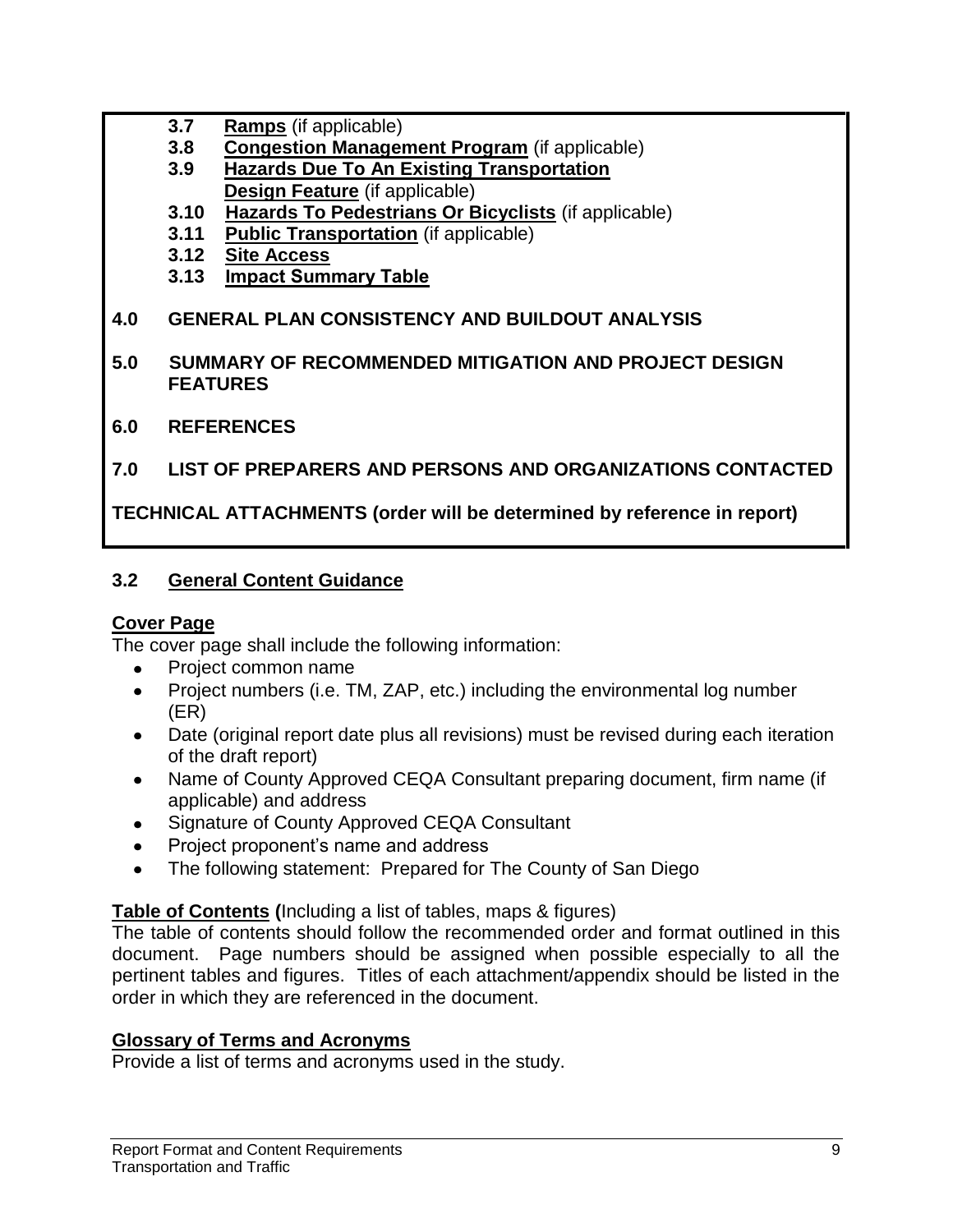#### **Executive Summary**

Provide a brief summary of the project, the potential impacts and proposed mitigation. No new information should be provided in the summary that is not further explained elsewhere in the document. The purpose of the summary is to provide a quick reference for the public and decision-makers. Therefore, the language should be less technical than that used in the remainder of the document.

#### **1.0 Introduction:**

- **1.1 Purpose of the Report:** Discuss the purpose of the report including the site location, the type of project, and the major highways, arterials and streets in the area.
- **1.2 Project Location and Description:** Include a map of the proposed project location & a map of the Traffic Impact Study (TIS) Area; discuss construction and/or operational traffic if applicable. Based on the scope and length of construction and operational traffic, a traffic control plan may be required to identify any traffic impacts during construction and identify appropriate interim measures to mitigate such impacts.
- **1.3 Planning Requirements:** Discuss if any planning analysis will be performed under the Congestion Management Program or General Plan (e.g, the project proposes a General Plan Amendment, Specific Plan Amendment, or Rezone pursuant to PFE Transportation Policy 1.2). If a planning analysis is required, describe that requirement here. Any analysis of build out should be discussed in the appropriate analysis sections that follow and should be related to planning requirements, not CEQA requirements. Significance conclusions under CEQA should not be made for build out analyses, rather conclusions should be related to compliance with planning requirements.

### **2.0 Existing Conditions**

- **2.1 Existing Transportation Conditions:** Document existing traffic volumes and peak-hour levels of service in the study area. The existing deficiencies should be identified in addition to identification of any roadways do not currently meet applicable road standards.
- **2.2 Existing Parking, Transit, & On-site Circulation:** Document existing parking conditions, as well as transit routes and on-site circulation.

#### **3.0 Project Impact Analysis**

#### **3.1 Analysis and Methodology:**

Describe in layperson terms the transportation facilities that will be studied and the scenarios to be studied including existing conditions, existing plus project conditions, and cumulative conditions. Discuss what information is used to determine these conditions. Include the date and conditions under which the existing conditions were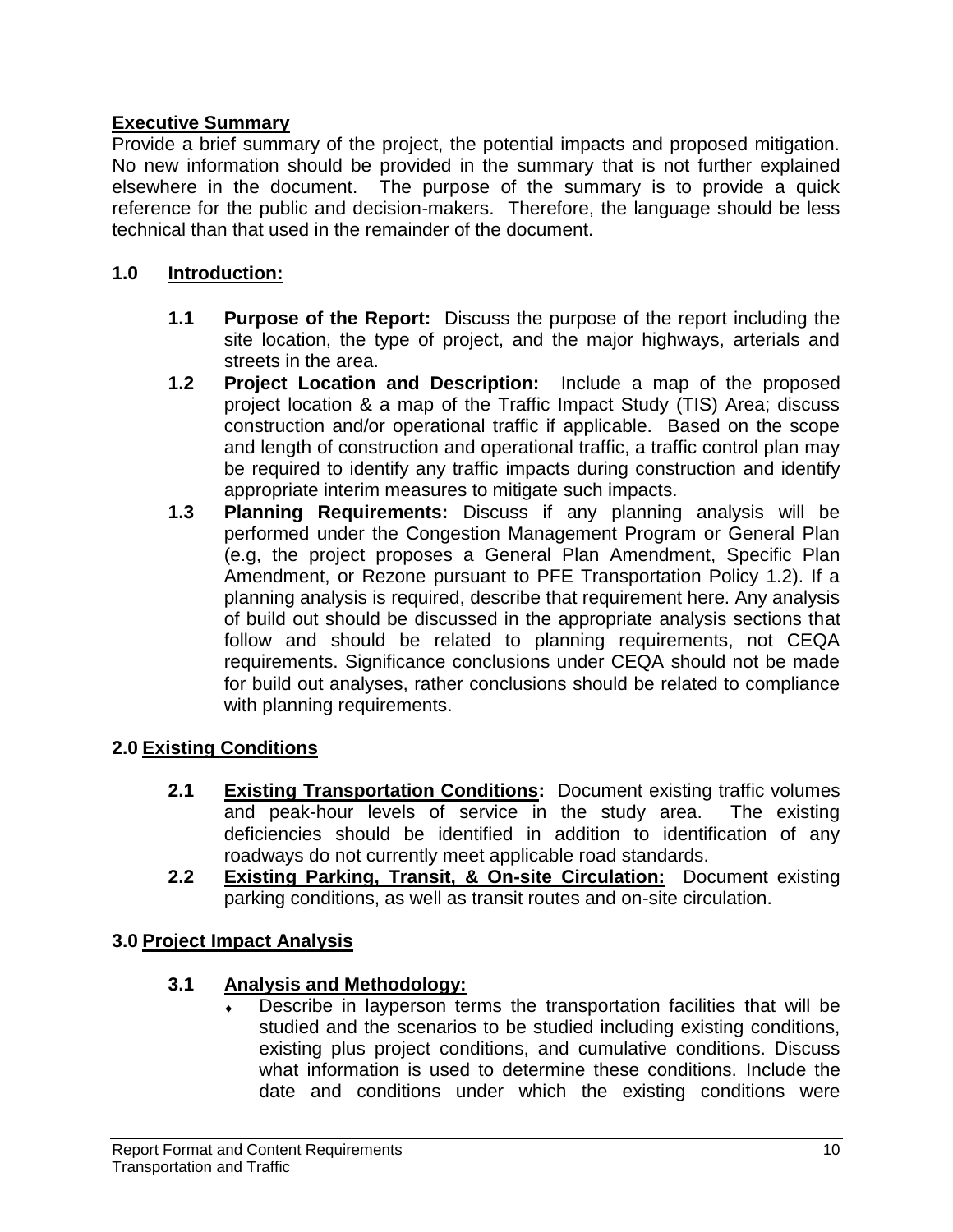established. Describe how the list of projects was generated for the cumulative analyses. CEQA requires that a list of projects include all "past, present, and probable future projects producing related or cumulative impacts, including, if necessary, those projects outside the control of the agency". Past projects may include projects that have received a discretionary approval within the past 3 years and are not currently operational, current and probable future projects include any project that is currently known to be proposed or has an active application in process with a land use agency.

- The scope of the assessment of direct impacts should include the assessment of transportation facilities that would receive 25 or more peak hour trips from the proposed project. The 25 peak hour trip threshold should be based on the combined two-way (i.e. both directions, 2-way peak hour total) traffic volume of the roadway segment for either the AM or PM peak period.
- The scope of assessment of cumulative impacts should include the same study area described above. The additional cumulative traffic should be added to the study area existing roadway network with no assumptions of future improvements (unless programmed and fully funded with an approved EIR) beyond direct project mitigation.
- See Attachment C to assist in the determination of the required scope of the assessment for cumulative impacts
- Describe the size of the area to be studied. Include a figure demonstrating the areas studied.
- If road segments, intersections, or other facilities (e.g. freeway ramps) will be affected by project traffic that are located in another jurisdiction or under the jurisdiction of Caltrans, identify the location and jurisdiction of these facilities and different significance guideline/methodology that will be used. In determining the significance of impacts for road segments and intersections outside of the County of San Diego's jurisdiction, the level of service standards and significance guidelines used by the applicable jurisdiction or agency shall be used. Early coordination with the affected jurisdiction or agency (Caltrans) should be conducted during the preparation of the traffic impact study.

### **3.2 Project Trip Generation**

Provide an estimate of the number of trips that will be generated by the proposed project. Typically, SANDAG's Brief Guide of Vehicular Traffic Generation rates for the San Diego Region is used to prepare this estimate. Where a specific project is not defined in the Brief Guide then rates recommended by the Institute of Traffic Engineers or detailed case studies may be used to establish the trip rate assumption. The study should include a table showing the calculated project generated two-way total ADT and two-way peak hour volumes. The most detailed project information should be used to determine a project's trip generation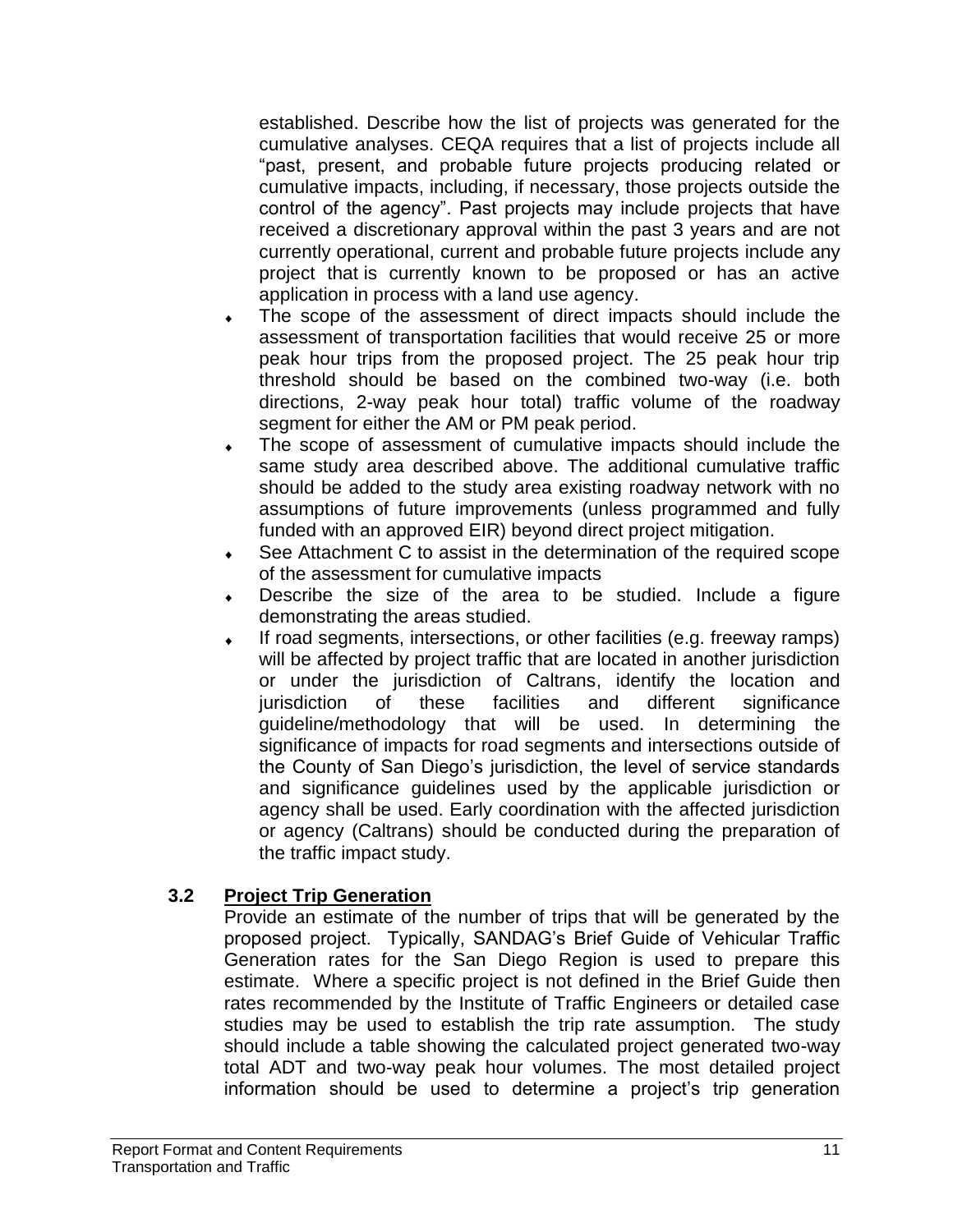estimate. For example, if known at the time of the preparation of the TIS, the project's proposed building square footage should be the basis of the project's trip generation estimate and not the gross acreage of the project site. The TIS should clearly identify and discuss if pass-by, diverted, and Internal Capture Rate trip reduction assumptions are proposed to be applied to the project's trip generation estimate. The applicability of trip reduction factors will be determined by the consultants and County staff on project-by-project basis.

If the project proposes to implement in phases, the project traffic generation for each phase must be provided. This is needed to identify the phasing of mitigation measures, if proposed.

If the project includes a GPA and/or Rezone, the analysis should be based on the highest density or intensity use that would be allowed with the GPA or Rezone. For example, a project may propose a GPA and/or Rezone to allow a 100 unit subdivision, but if the GPA or Rezone would have a greater development potential, the analysis must identify the potential impacts that could occur based on the most intensive use that could occur with the GPA or Rezone regardless of whether the project proposes a lesser density or intensity of use. It may be necessary to evaluate two scenarios considering the greater density/intensity of the GPA or Rezone and the density/intensity of the specific development proposal to identify appropriate mitigation measures for the project.

#### **3.3 Project Trip Distribution**

The assignment of estimated trips generated by the project or redistribution of existing traffic onto the existing and (if applicable) future road networks must be provided. For small projects this is typically done manually based upon traffic engineering judgment. All rationale for trip distribution assumptions must be described. For large projects, trips are distributed onto the road network based upon SANDAG's regional forecasting model, by using a select zone assignment. Per the CMP, large projects must distribute project trips based upon a computer model approved by SANDAG. This is typically, the SANDAG Regional model.

The study should include the following:

- Either the Project Trip Distribution using the current Regional Computer Traffic Model (provide a computer plot) or manual assignment if previously approved. If a manual assignment is used, include rational for assumptions.
- Traffic signal warrant analysis (Caltrans Traffic manual) for appropriate sections.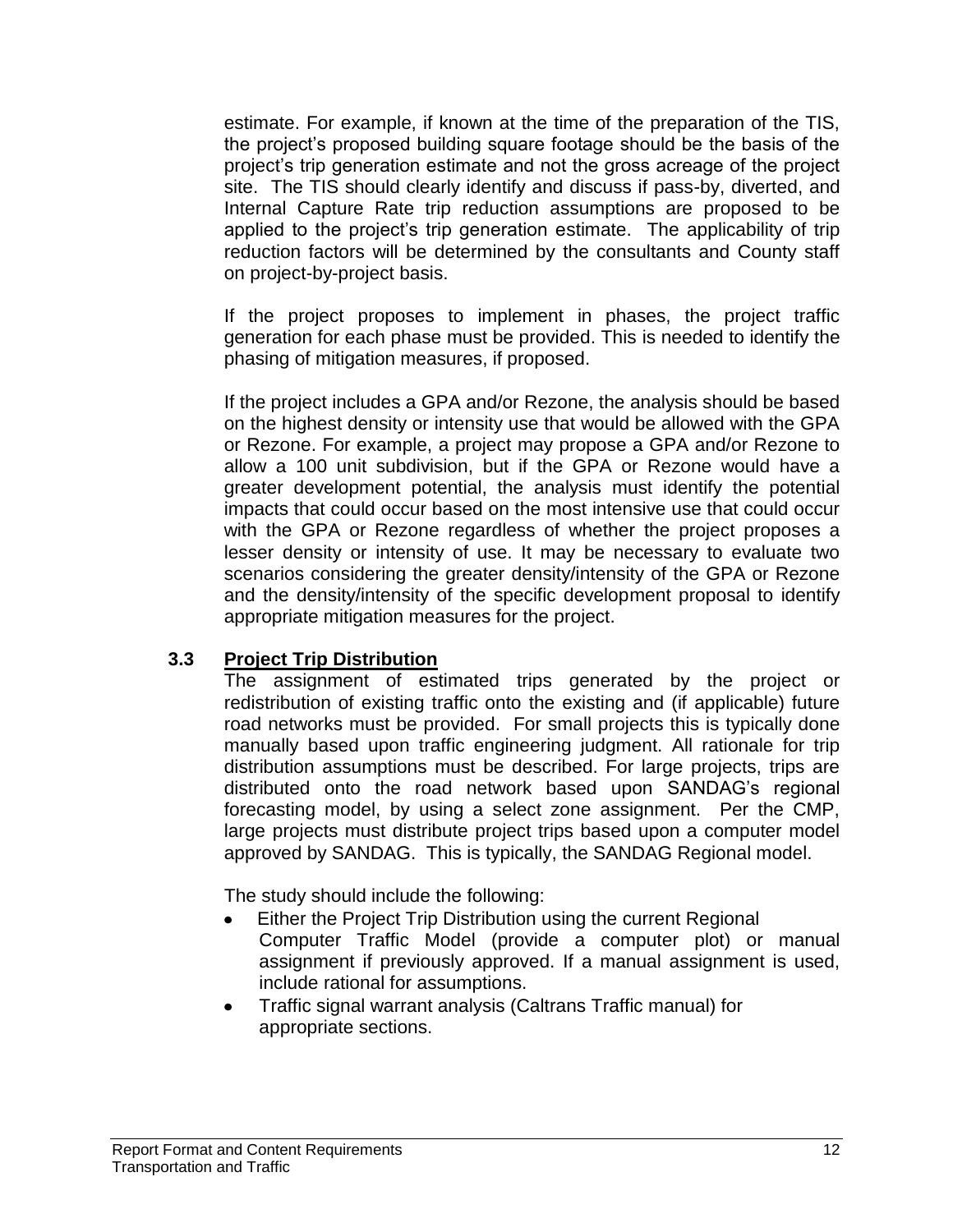#### **3.4 Road Segments**

The TIS should provide table(s) describing the study area road segments with defined to/from extents; listing existing (E) traffic volumes, existing plus project (E+P), and existing plus project plus cumulative (E+P+C) volumes and the associated impacts with each of those scenarios. If a project area road segment is located within another jurisdiction, then that agency's significance thresholds should be used to determine significant impacts.

#### **3.5 Intersections**

Discuss the intersections (signalized and unsignalized) that are evaluated in the report. The TIS should provide table(s) listing the study area intersections and describing the existing (E), existing plus project (E+P) and existing plus project plus cumulative (E+P+C) operation. The study area intersections should include the intersections of Circulation Element roads and intersections where project-related traffic adds traffic to the right and/or left turn movement and exceeds the peak hour thresholds. If traffic operation issues are identified, additional side/minor street intersections may need to be included in the study area intersection analysis even though the proposed project is not expected to add significant traffic to the intersection turn movements. For example, there may be a concern that added project traffic on the major street through movement would make it difficult enter and/or exit the side/minor street.

If an overall intersection will operate at LOS E or F conditions with the project, then a critical movement analysis is required. The analysis must identify how each movement (right, left, through, etc) operates, how it will operate with the project, and whether there is a significant impact at each critical movement.

#### **3.6 Two-lane Highways**

Application of the County's Two-Lane Highway criteria should be identified in the TIS. Any application to a County road will require the approval of the Director of Public Works and should be submitted under separate cover for consideration before application of impact identification.

#### **3.7 Ramps**

Follow Caltrans District 11 Ramp Metering Analysis and Caltrans Ramp Meter Design Guidelines.

#### **3.8 Congestion Management Program**

If a Congestion Management Program analysis is required, describe that analysis here. Coordination with the regional Congestion Management Agency (SANDAG) should occur early in the project process if large enough to meet CMP thresholds (2,400 ADT, 200 Peak Hour Trips).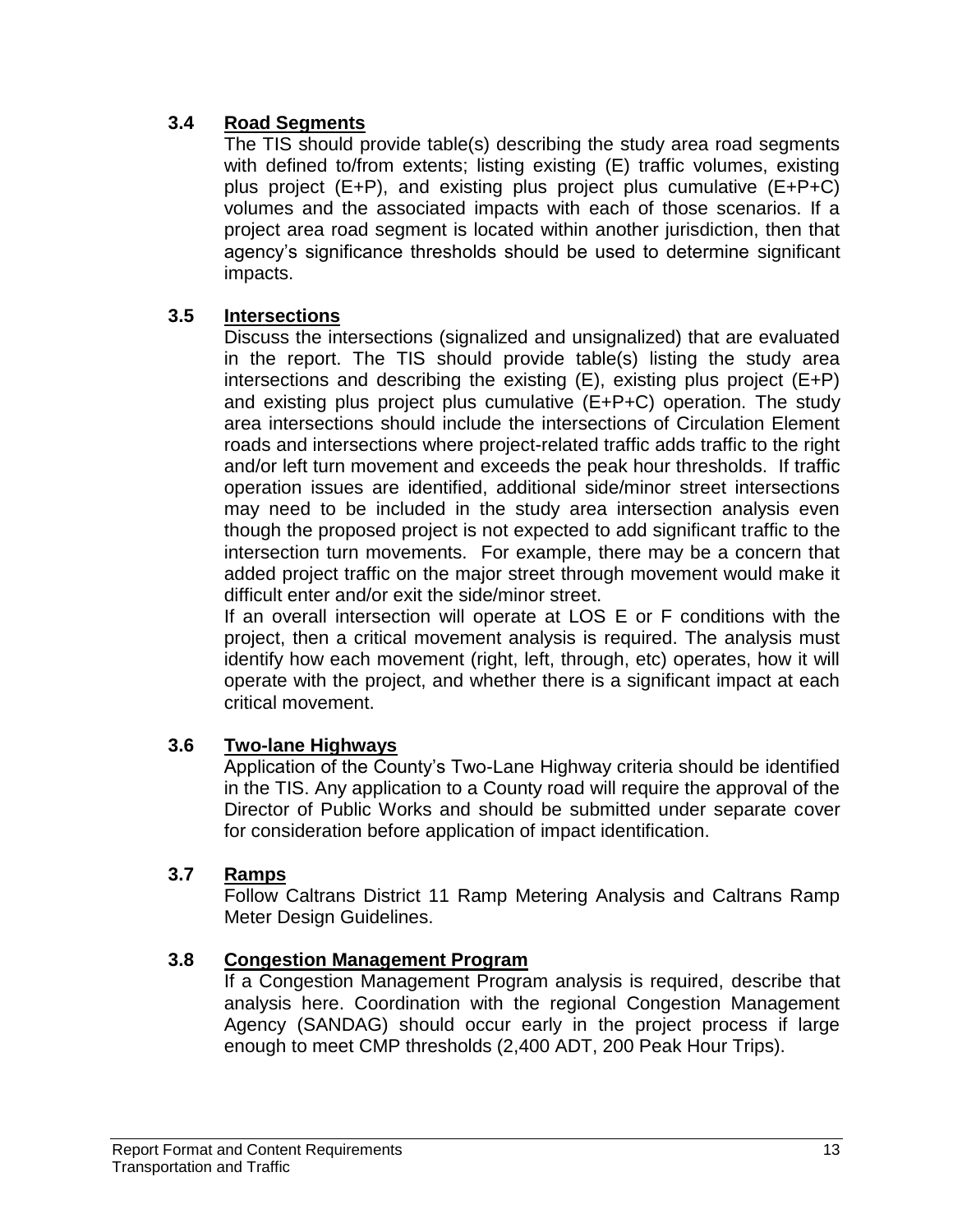### **3.9 Hazards Due to an Existing Transportation Design Feature (if applicable)**

Discuss how the significance of the impact was evaluated. Evaluations of traffic safety impacts and hazards to pedestrians or bicyclists shall be based upon a field review and the collection of both qualitative and quantitative data. An evaluation of compliance with the County of San Diego Public Road Standards and the San Diego County Standards for Private Streets may be made. If a design modification is requested, the provisions and criteria outlined in the design modification shall apply. All design modifications must be discussed. When applicable, a summary of existing accident data on a road segment or at an intersection may also be provided.

This analysis may include an inventory and assessment of existing road geometrics for roads and intersections used by project traffic. Assessment of the design features (sharp curves, sight distance at intersections/driveways, and other features) and incompatible uses (farm equipment, oversized loads, etc.) should be provided where the project may significantly increase hazards due to these items. For example, if significant construction traffic could result in blocked traffic, a traffic control plan may be required to address these potential hazards and identify appropriate measures to ensure traffic safety and adequate operations during construction.

### **3.10 Hazards to Pedestrians or Bicyclists**

The traffic impact study should identify all pedestrian and bicycle facilities in the study area. If trails are included as part of the project, this should be discussed here. The TIS should describe the connectivity and completeness of non-motorized networks, i.e. sidewalks, trails and bicycle lanes. Hazards could exist if these networks are below standards or are discontinuous in nature.

## **3.11 Public Transportation (if applicable)**

The traffic impact study should identify adopted policies, plans, and programs supporting public transportation modes such as buses, rail and shuttles. Any conflicts that may result from implementation of the proposed project should be assessed and identified. Project design features such as bus turnouts, bicycle racks, pathways, etc. to help implement the adopted policies, and plans or programs should also be identified. This section should discuss whether the project is consistent with applicable polices related to alternative transportation.

### **3.12 Site Access**

Project site access is analyzed in quantitative or qualitative terms, in conjunction with a review of internal site circulation and access to parking areas. In addition, peak hour LOS may be quantified for primary access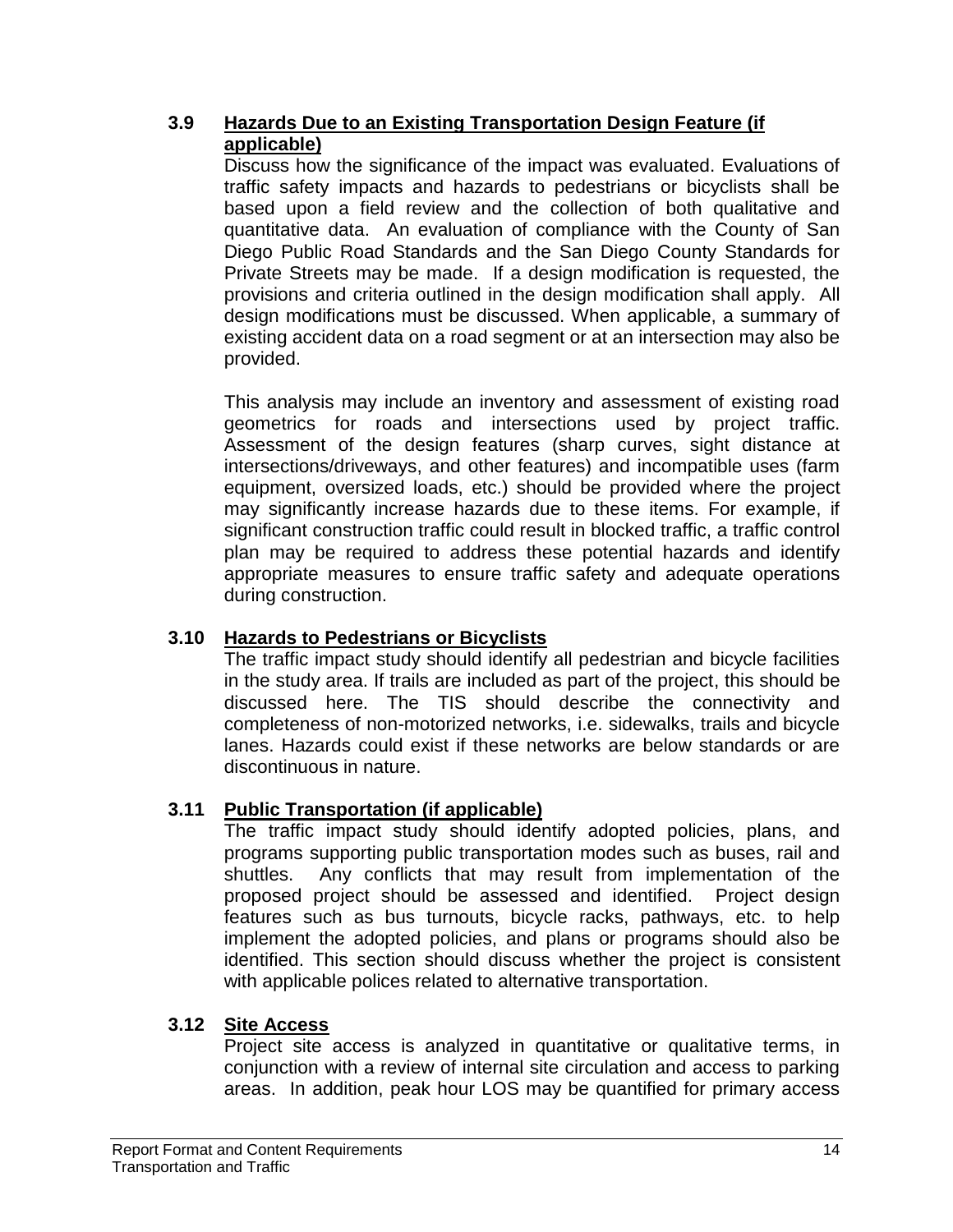points, using the procedures outlined herein. Conflicts that may be created by driveway configuration, placement of the driveway in areas of poor visibility that are close or adjacent to bicycle or pedestrian facilities or in close proximity to busy or congested intersections should be identified. Conflicts with or restrictions of access to publicly or privately owned land should also be identified.

Assessment of adequate primary and secondary access to the project site will be made in coordination with the local fire protection district and where warranted, other emergency response agencies such as the Sheriff and California Highway Patrol. Documentation and assessment of existing road and intersection geometry may be required to verify whether adequate access may be required. If deficiencies are identified recommendations to correct any deficiencies must be made.

Emergency access should be coordinated with the local fire district, and the Department of Planning and Land Use (DPLU). Although an assessment of the need and adequacy of emergency access is not typically evaluated in a traffic impact study, if it is determined that a secondary access is required, the traffic distribution should include this access if it is open to through traffic. An evaluation of separate access alternatives may be required by DPLU to fully evaluate potential access routes to the proposed project.

### **3.13 Impact Summary Table**

Impact summary table(s) should be prepared for all TIS. This table should identify the type of impacts (direct or cumulative), the recommended mitigation measures, and the status of impacts after mitigation

### **4.0 General Plan Consistency and Build-out Analysis**

Projects that propose changes to the County's General Plan or zoning that will increase the density or intensity of development above that of the adopted General Plan must prepare a buildout analysis pursuant to the County General Plan Public Facility Element, The buildout analysis must evaluate the functioning of the County's General Plan Circulation Element Roads at build-out based on the SANDAG Regional Traffic Forecast. The purpose of the Buildout Analysis is to determine whether the proposed land use changes are consistent with the County's Circulation Element. If inconsistencies are identified, the project may be required to propose a concurrent amendment to the County's Circulation Element to ensure the project would not result in an internally inconsistent General Plan.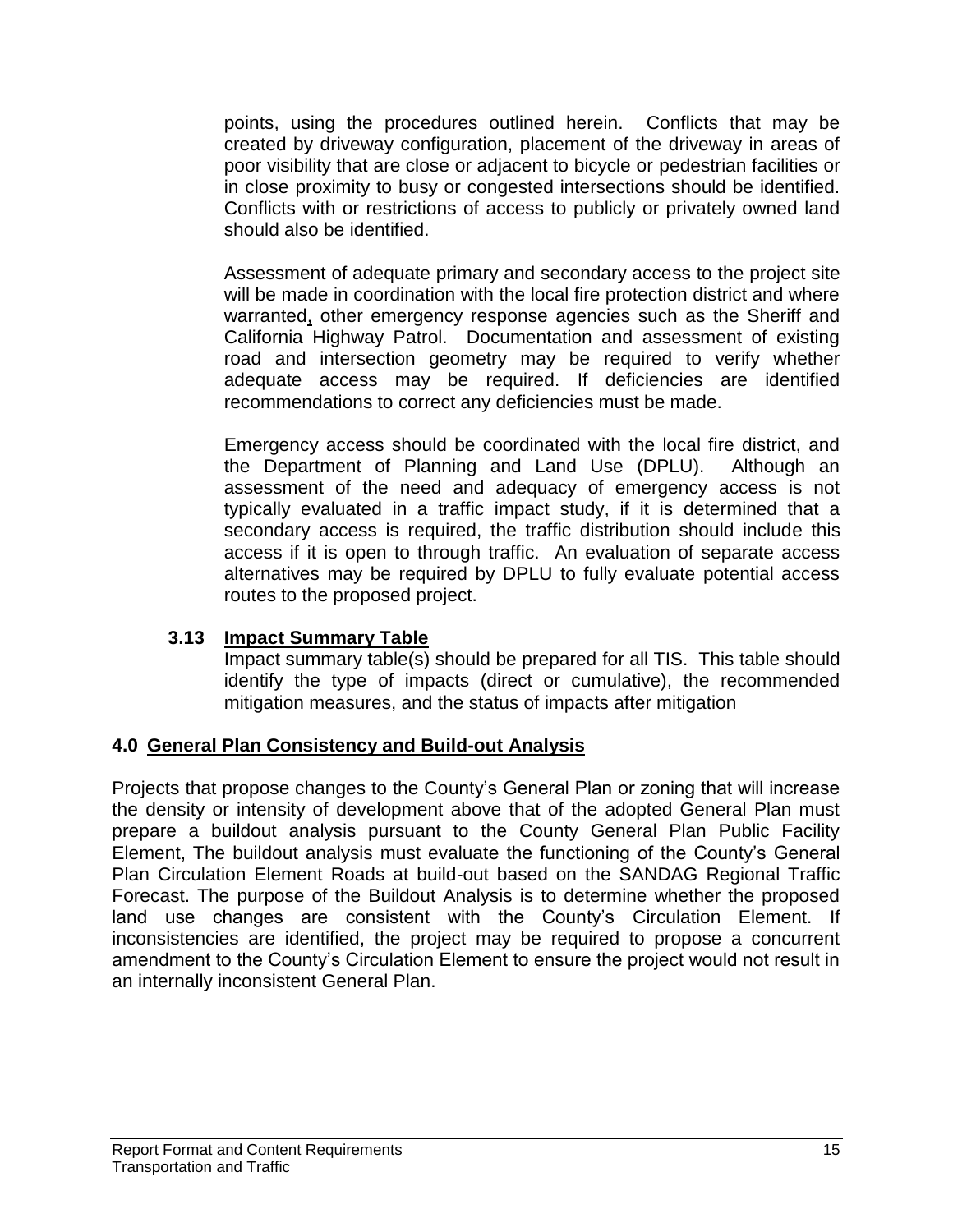The Public Facilities Element, Section 4 Transportation establishes the following policy:

"Policy 1.2: General Plan Amendments and Rezones shall be reviewed to ensure that any proposed increases in density or intensity of use will not prevent the planned Circulation Element road system from operating at its planned Level of Service based on SANDAG's regional traffic forecast."

Although a build-out analysis is not needed to evaluate project impacts under CEQA, all projects that involve a General Plan amendment or Rezone must demonstrate in their traffic impact analysis that increase(s) in density or intensity will not adversely affect the County's Circulation Element road system.

The analysis will need to identify the maximum potential trip generation with the GPA and/or Rezone. For example, a project may propose a GPA and Rezone to allow a 100 unit subdivision, but the analysis must include trip generation estimates based on the most intensive use that could occur with the GPA or Rezone regardless of whether the project proposes a lesser density or intensity of use. Include a trip generation summary table.

This analysis should specify "Horizon Year conditions" and "Horizon Year conditions + Proposed Project" considering each scenario identified below:

- Horizon Year ADT and street classification as shown in the County's Circulation Element.
- Horizon Year ADT and street classification for two scenarios: with the proposed project and with the land use assumed in the Community Plan.
- Figure or table showing the horizon LOS for intersections during peak hours and roadway sections for two scenarios: with and without the proposed project and with the land use assumed in the Community plan (include analysis sheets in the appendix).

### **5.0 Summary of Recommended Mitigation and Project Design Features**

The TIS must include detailed descriptions of improvements proposed to mitigate for identified impacts. Include all road improvements (including off-site and frontage improvements). Specific improvements to mitigate direct impacts must be identified. Fairshare contributions toward improvements will not mitigate a direct impact.

If a project proposes to construct in phases (stages) or with interim uses before full build out, then the traffic study shall detail the projects traffic impacts and needed mitigation for each phase (stage) as it comes online and provide appropriate mitigation at each stage. Whenever traffic signals are recommended as a mitigation measure, a traffic signal warrant analysis (Caltrans Traffic manual) must be completed to verify that warrants are met.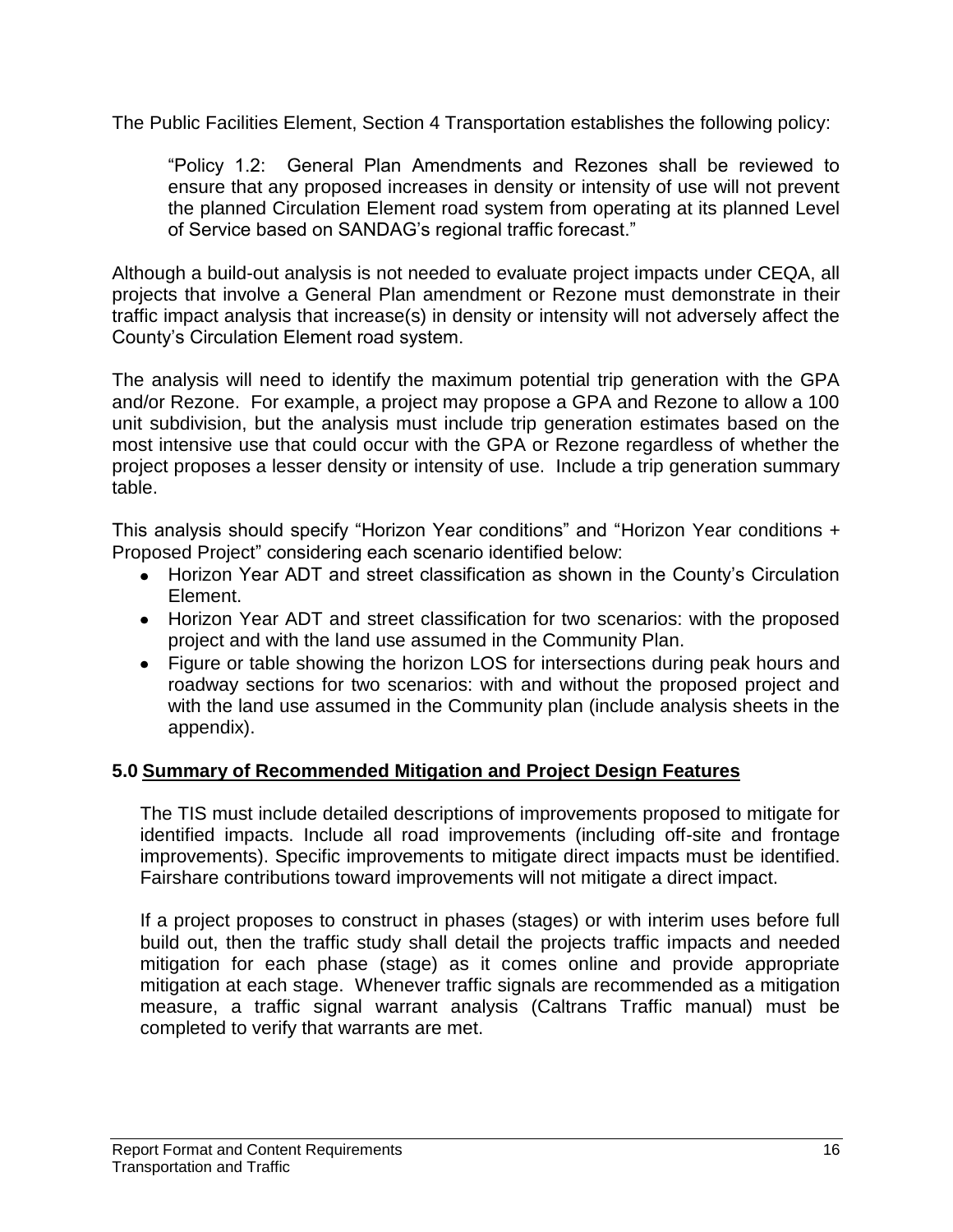## Traffic Impacts at Joint County/City Facilities

- The TIF does cover cumulative traffic impacts for road segments and/or intersections that are located along county/city boundaries.
- The TIF does not cover cumulative traffic impacts that occur entirely within a neighboring city.

## Traffic Impacts Outside of the County's Jurisdiction

For traffic impacts located outside of the County's jurisdiction, applicants will be required to coordinate with the applicable City or agency regarding mitigation of impacts. As the implementation of mitigation measures outside of the County's jurisdiction is not under the control of the County, significant impacts in other jurisdictions will typically be considered *significant and unavoidable*. Mitigation for impacts in another jurisdiction could include payment into a City or non-County agency fee program or an agreement between an applicant and a City or agency to fund the construction of a specific traffic improvement found adequate by the County. The determination that mitigation for impacts outside of the County's jurisdiction would reduce impacts to a *less than significant* level will be at the discretion of the County and will consider various factors including, but not limited to:

- assurances that fair share payments will be used for improvements to impacted facilities and/or improvements to/construction of parallel roadway facilities that would alleviate traffic on impacted facilities.
- assurances that full funding and ultimate construction of roadway facilities needed to mitigate projected traffic impacts identified in cumulative analysis will occur prior to or concurrent with the occurrence of the cumulative impact
- adequacy of the planned improvements to accommodate cumulative traffic conditions

This section of the TIS should include:

- Table identifying all identified impacts and the associated mitigation that would reduce the impact to less than significant. The table shall include the intent of the mitigation measure (i.e. to mitigate for impacts to XX road segment), a description of the measure (i.e. improve to 20 foot graded width from xx to xx), and indicate when the requirement would need to be implemented (i.e. prior to Final Map, or Prior to Occupancy of Phase I, etc.)
- If the project would be developed in phases and mitigation is proposed to be phased accordingly, a phasing plan is required identifying the timing of implementation of mitigation measures in relation to project phases.
- Figure showing all proposed mitigations that include: intersection lane configurations, lane widths, raised medians, median openings, roadway and intersection dimensions, right-of-way, offset, etc.
- If cumulative impacts within the County's jurisdiction will occur, include a  $\bullet$ discussion of how the TIF mitigates cumulative impacts, as applicable. A discussion of how the TIF mitigates cumulative impacts can be found in section 2.2 of the Guidelines for Determining Significance for Traffic and Transportation. Refer to Attachment C for additional direction on the applicability of the TIF as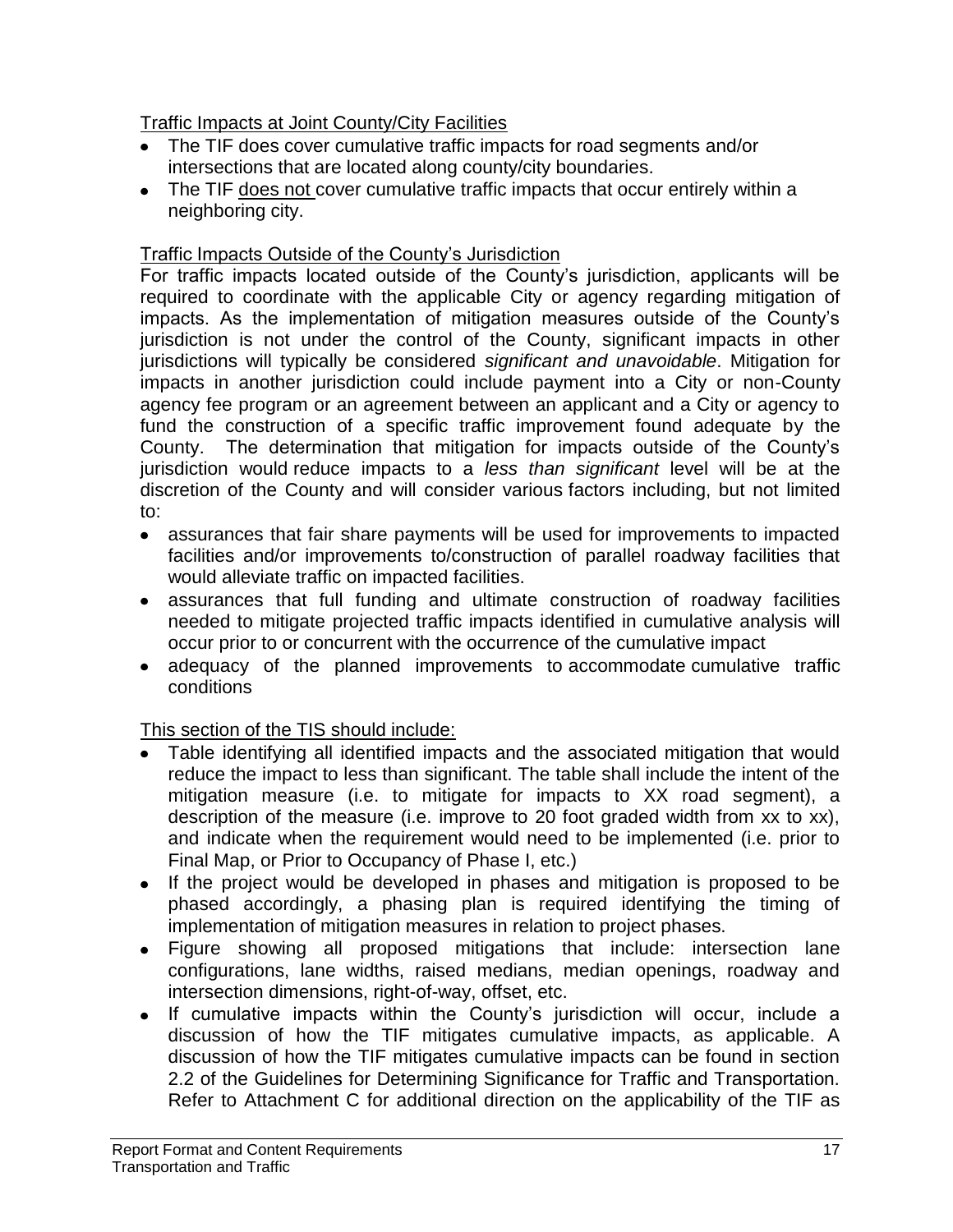mitigation for cumulative impacts and the required scope of a cumulative impact analysis.

#### **6.0 References**

### **7.0 List of Preparers and Persons and Organizations Contacted**

**Technical Attachments**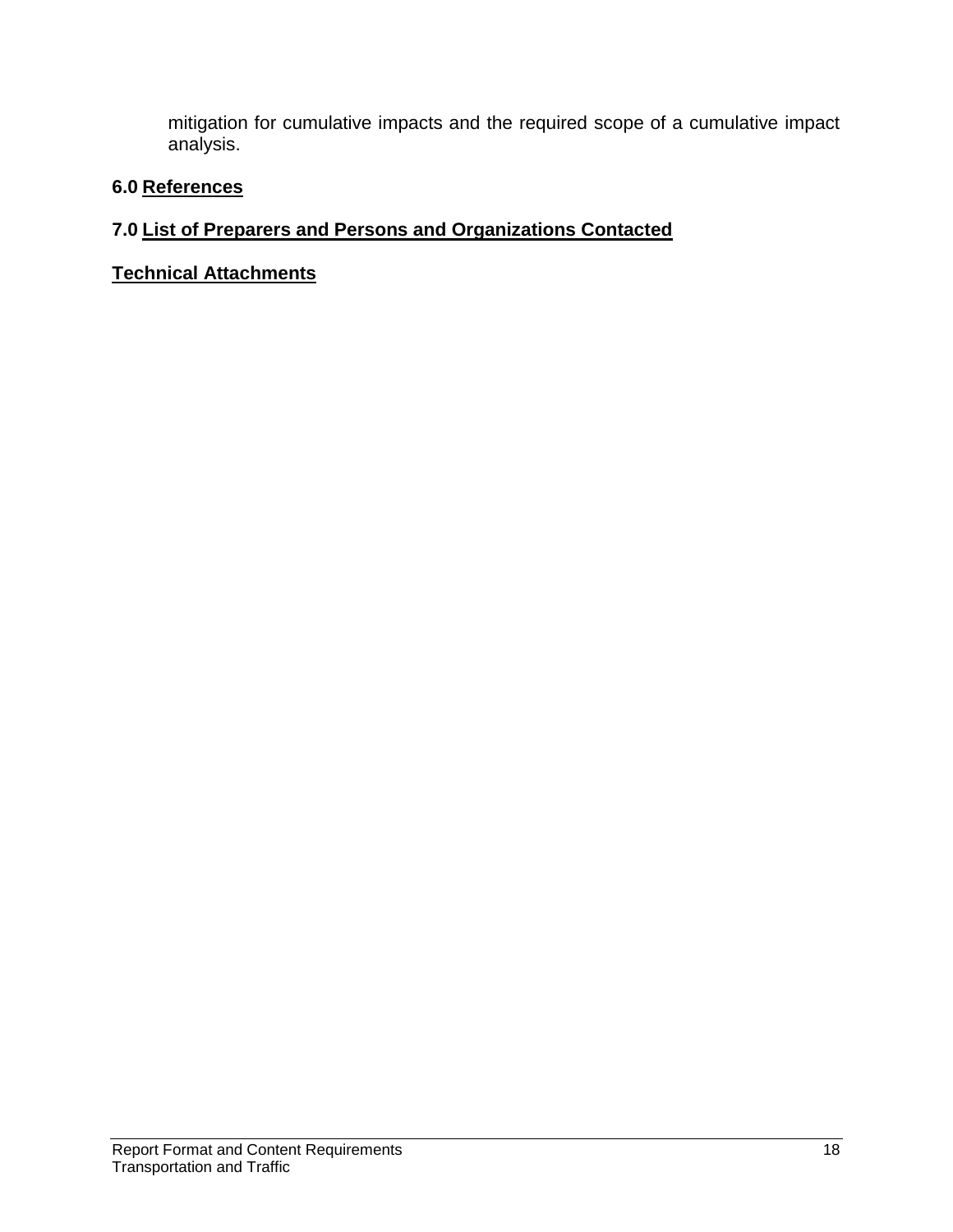

**Figure 1 Significant Project Traffic Impact Assessment Flow Chart**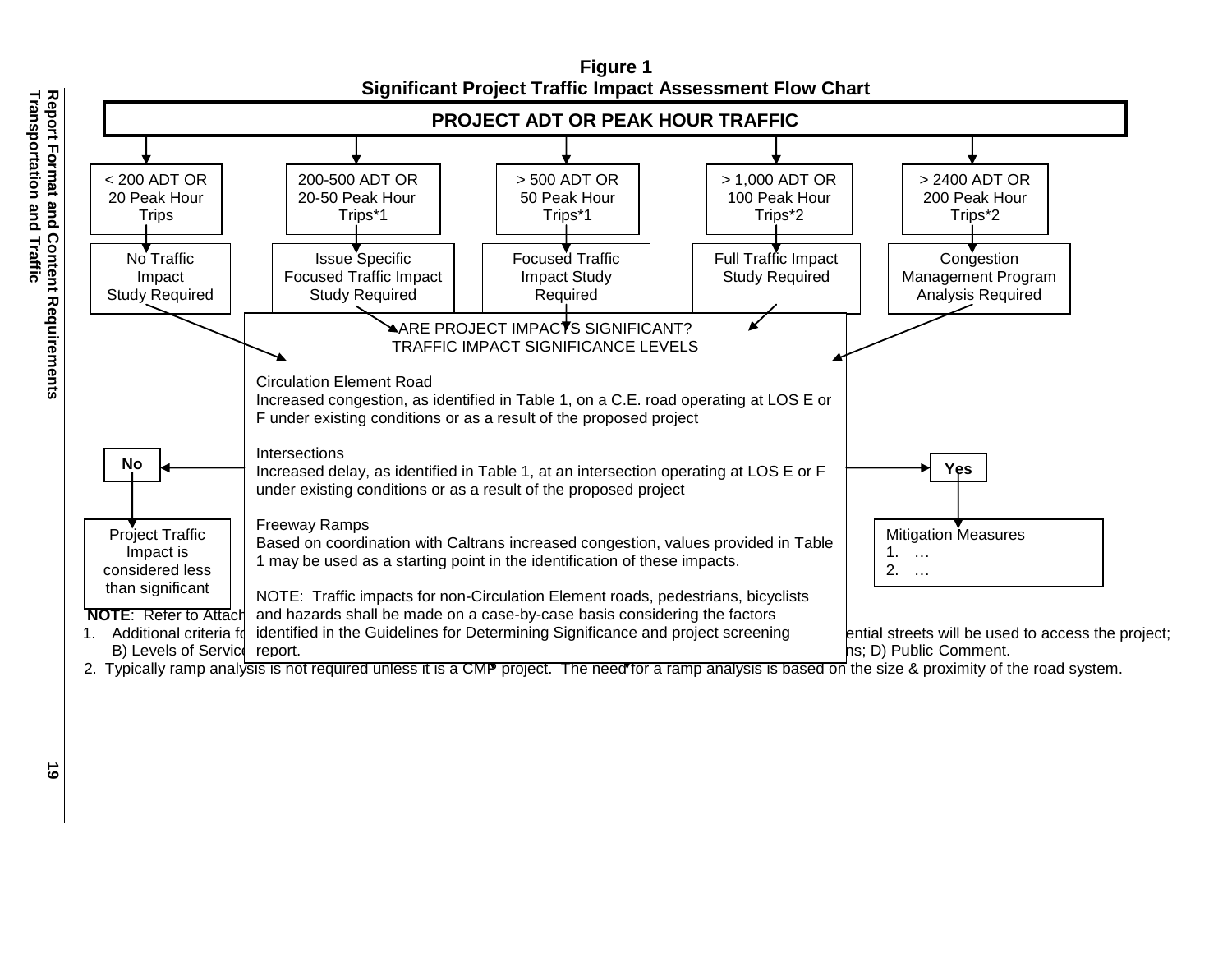### **[ATTACHMENT A]**

#### **Ramp Metering Analysis**

#### RAMP METERING ANALYSIS

Ramp metering analysis should be performed for each horizon year scenario in which ramp metering is expected. The following table shows relevant information that should be included in the ramp meter analysis "Summary of Freeway Ramp Metering Impacts."

| LOCATION | DEMAND<br>(veh/hr)1 | METER<br>RATE<br>(veh/hr) <sup>2</sup> | EXCESS<br>DEMAND<br>(veh/hr) $^3$ | DELAY<br>$(min)^4$ | QUEUE<br>(feet) <sup>5</sup> |
|----------|---------------------|----------------------------------------|-----------------------------------|--------------------|------------------------------|
|          |                     |                                        |                                   |                    |                              |
|          |                     |                                        |                                   |                    |                              |

NOTES:

<sup>1</sup> DEMAND is the peak hour demand expected to use the on-ramp.

<sup>2</sup> METER RATE is the peak hour capacity expected to be processed through the ramp meter. This value should be obtained from Caltrans. Contact Carolyn Rumsey at (619) 467-3029.

<sup>3</sup> EXCESS DEMAND = (DEMAND) - (METER RATE) or zero, whichever is greater.

EXCESS DEMAND <sup>4</sup> DELAY = ----------------------------- X 60 MINUTES/HOUR **METER RATE** 

 $5$  QUEUE = (EXCESS DEMAND) X 29 feet/vehicle

NOTE: Delay will be less at the beginning of metering. However, since peaks will almost always be more than one hour, delay<br>will be greater after the first hour of metering. (See discussion on next page.)

| LOCATION(S) | PEAK<br>HOUR | PEAK HOUR<br>DEMAND | FLOW<br>(METER RATE) | EXCESS<br>DEMAND | DELAY<br>(MINUTES) | QUEUE<br>Q (feet) |
|-------------|--------------|---------------------|----------------------|------------------|--------------------|-------------------|
|             | AM<br>РM     |                     |                      |                  |                    |                   |
|             | AM<br>РM     |                     |                      |                  |                    |                   |
|             | AM<br>РM     |                     |                      |                  |                    |                   |

SUMMARY OF FREEWAY RAMP METERING IMPACTS (Lengthen as necessary to include all impacted meter locations)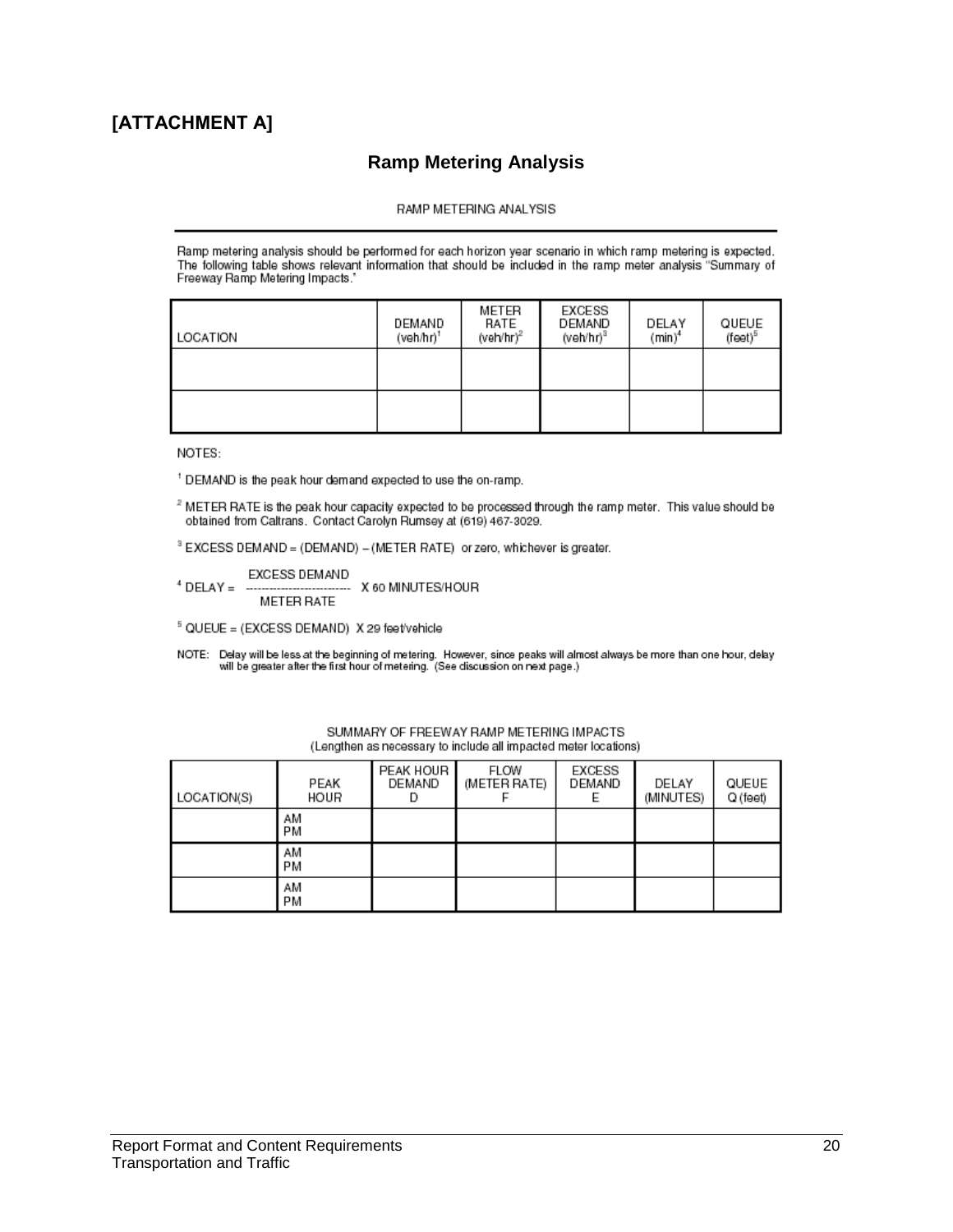### **[ATTACHMENT B]**

#### **Traffic Impact Analysis Guidance for Road Improvement Projects**

Road improvement projects are projects that improve the level of service by increasing road capacity or improving the traffic operations on the County's road network. This section refers to stand alone road improvement projects that are not improvements associated with a proposed development. These projects are typically publicly initiated. Road improvement projects do not generate additional trips but, in some cases, may cause a redistribution of trips on the County's road network. Road improvement projects are typically one or more of the following; road widening, construction of new road, intersection improvements and operational improvements/road maintenance.

#### Road Widening

Typically, a road widening project will provide an increase in road capacity within a corridor. Travel times along the road corridor are often reduced. Upon completion of the road widening project, overall times for commuters along the corridor and on the parallel road facilities are typically reduced and travel times for all road facilities would typically be no more than prior to the road widening project. Road widening projects, therefore, do not typically result in significant direct or cumulative impacts to traffic congestion and would not require detailed traffic studies. Studies to document project need, traffic volumes for noise studies, address local traffic flow and determine appropriate project termini, however, may be required.

#### Construction of New Roads

Construction of new a new road would provide an additional route for users. Construction of the new road may result in a substantial redistribution of trips on the County's road network, including within the road network where the proposed road is located. The redistribution of trips may substantially alter traffic volumes on roads and intersections in the vicinity of the new road. Detailed traffic impact studies are often required to fully assess potential traffic impacts that may result from implementation of the proposed project.

#### Intersection Improvements

Intersection improvement projects are project that improve the level of service by improving the intersection and/or improve traffic flow at the intersection. Upon completion of the intersection improvement, overall delay at the intersection will be reduced. The installation of a new traffic signal at an intersection with a high volume road may redistribute trips to the traffic signal from other unsignalized intersections. Focused traffic impact studies to assess potential impacts from this redistribution may be necessary in order to assess the affects of the proposed project.

#### Operational Improvements/Road Maintenance

Operational improvements and road maintenance projects improve traffic flow and operations at existing road segments and/or intersections. These projects neither generate additional trips nor redistribute traffic. Traffic control plans, however, may be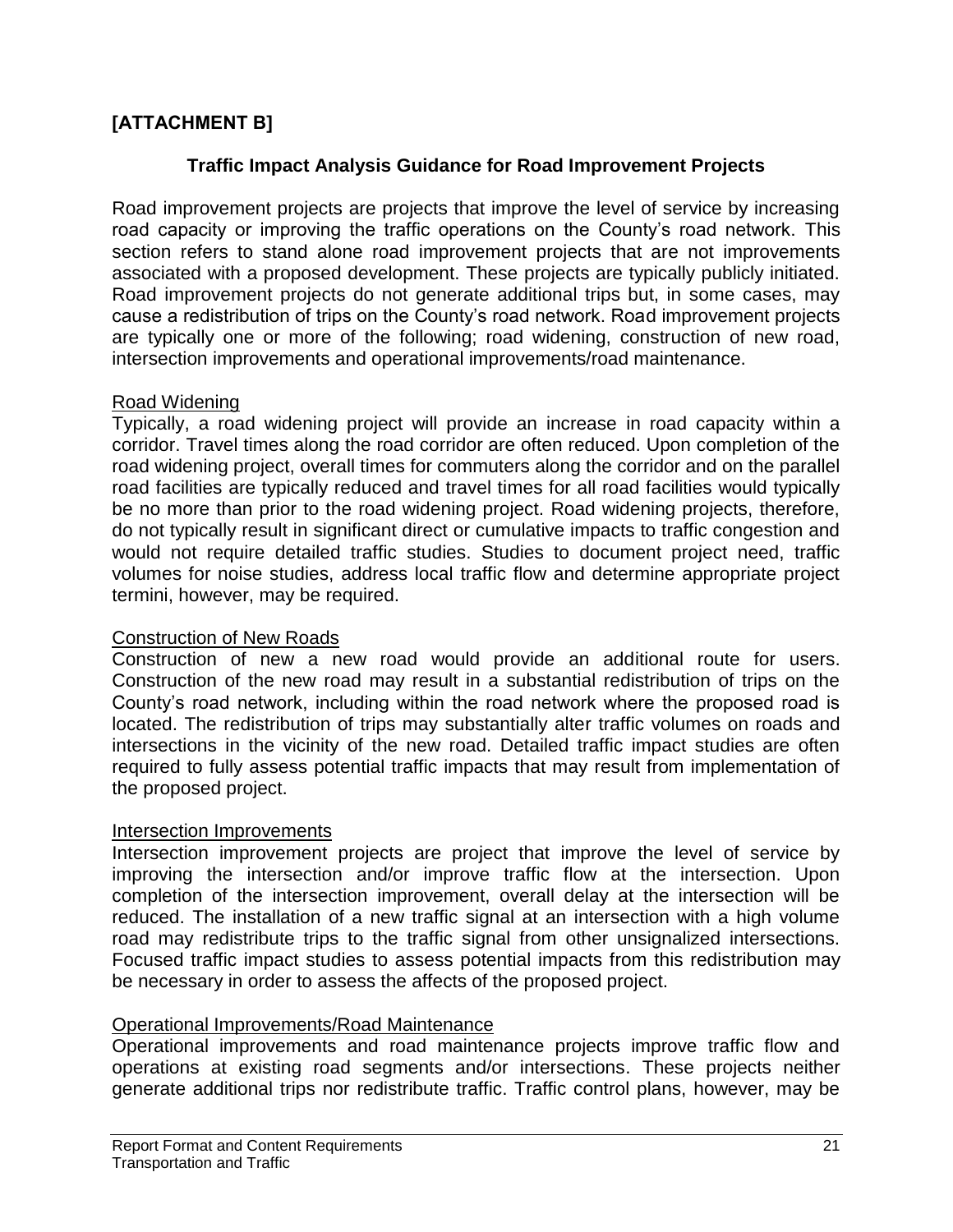required during the proposed improvements. The traffic control plans may alter traffic flow on a road or at an intersection during the construction/implementation of the proposed project. Although detailed traffic impact assessments are often not required, focused traffic impact assessments to assist in preparation of the traffic control plans may be required.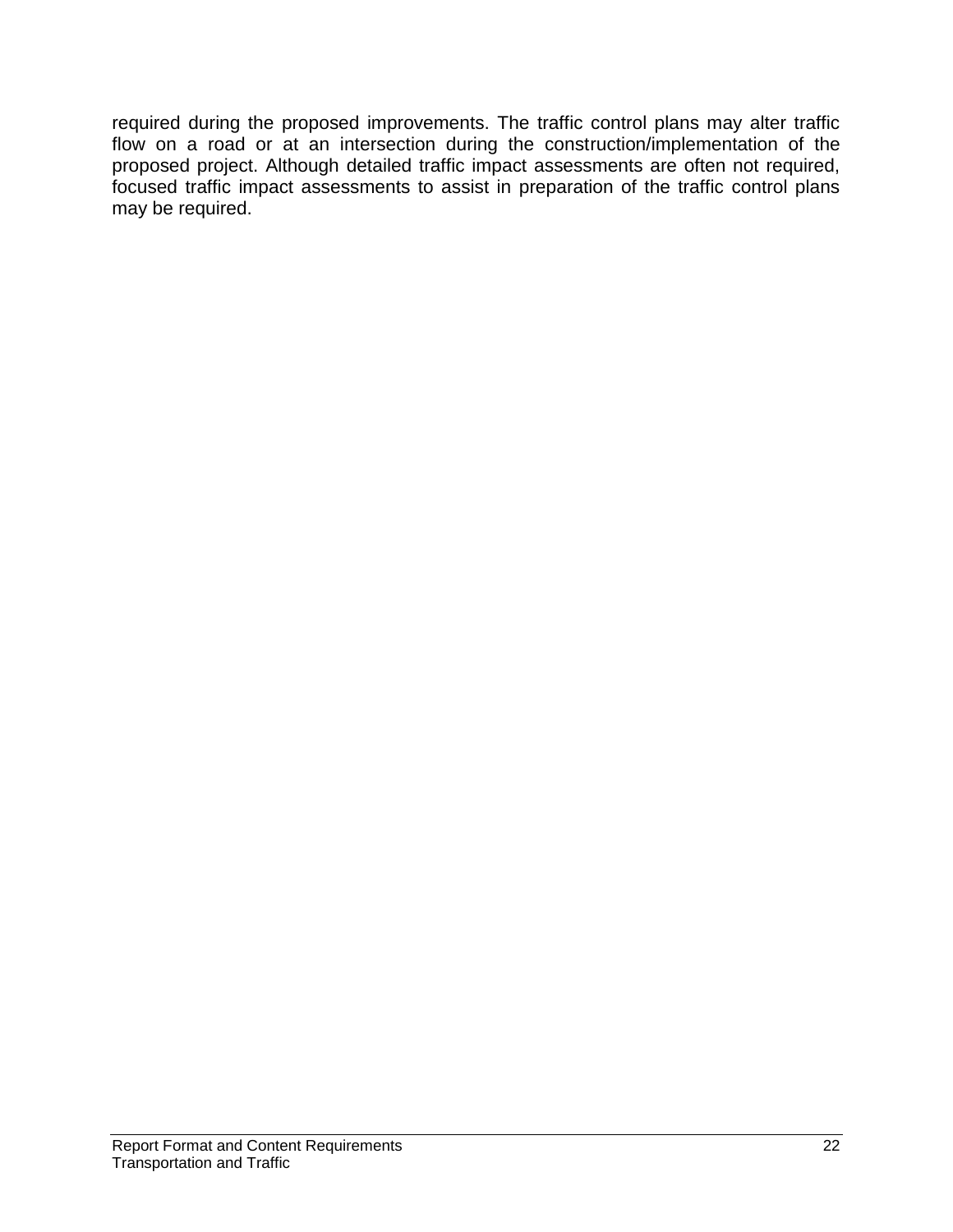## **[ATTACHMENT C]**

## **Determining the Required Scope of a Cumulative Analysis**

Follow the guidelines below to determine the scope of cumulative analysis:

#### **Projects that generate less than 500 ADT:**

A detailed analysis of cumulative traffic impacts will not be required for projects that would generate less than 500 Average Daily Trips (ADT) unless one of the following conditions exists:

- 1. Study area roads would be affected by a large-scale General Plan Amendment (GPA)
- 2. The project includes a GPA or other permit type that would allow a land use with increased potential for traffic generation beyond that anticipated in the TIF Report (see discussion below)
- 3. The project would potentially result in cumulative impacts within another jurisdiction based on that jurisdiction's traffic guidelines (or SANTEC). Refer to Section 5.0 of the Report Format and Content Requirements for additional discussion of traffic impacts outside of the County's jurisdiction.

Absent the above conditions, participation in the County Transportation Impact Fee (TIF) program constitutes adequate analysis and mitigation for cumulative impacts to County roadway facilities.

#### **Projects that generate more than 500 ADT:**

A Traffic Impact Study (TIS) must be prepared in accordance with the County's Transportation and Traffic Guidelines for Determining Significance. The TIS is required to identify and disclose the cumulative traffic impacts to transportation facilities that would receive 25 or more Peak Hour Trips (PHTs, 2-way) due to the proposed project.

As discussed in Section 2.2. of the Guidelines for Determining Significance for Traffic and Transportation, payment of the TIF typically will mitigate cumulative traffic impacts to facilities located within the County's jurisdiction to a less than significant level. A few exceptions exist and are listed above  $(1 - 3$  under Projects that generate less than 500 ADT). For all projects that rely on the TIF as mitigation for cumulative impacts, the traffic impact analysis should include a discussion of how the TIF mitigates cumulative impacts for impacts within the County's jurisdiction. Refer to Section 2.2 of the Guidelines for Determining Significance for Traffic and Transportation for a discussion of this rationale.